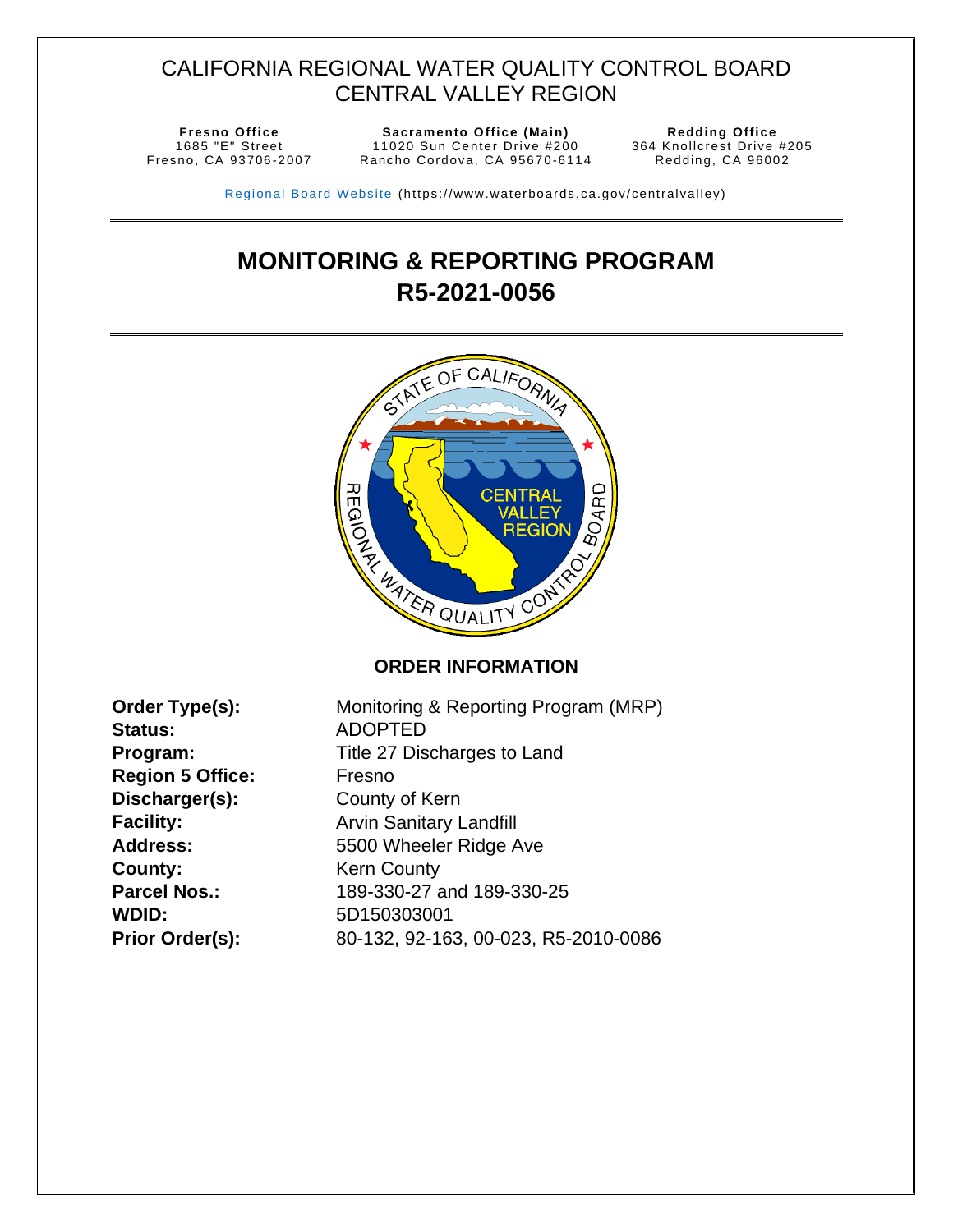#### **CERTIFICATION**

I, PATRICK PULUPA, Executive Officer, hereby certify that the following is a full, true, and correct copy of the order adopted by the California Regional Water Quality Control Board, Central Valley Region, on 15 October 2021.

Date: Paniel Fulupa 2021.10.29 16:34:41 -07'00'

PATRICK PULUPA, Executive Officer

#### **REGIONAL BOARD INFORMATION**

#### **Sacramento Office (Main)**

Rancho Cordova, CA 95670-6114 11020 Sun Center Drive #200 Telephone: (916) 464-3291

#### **Fresno Office**

1685 "E" Street Fresno, CA 93706-2007 Telephone: (559) 445-5116

#### **Redding Office**

364 Knollcrest Drive #205 Redding, CA 96002 Telephone: (530) 224-4845

[Regional Board Website](https://www.waterboards.ca.gov/centralvalley/) https://www.waterboards.ca.gov/centralvalley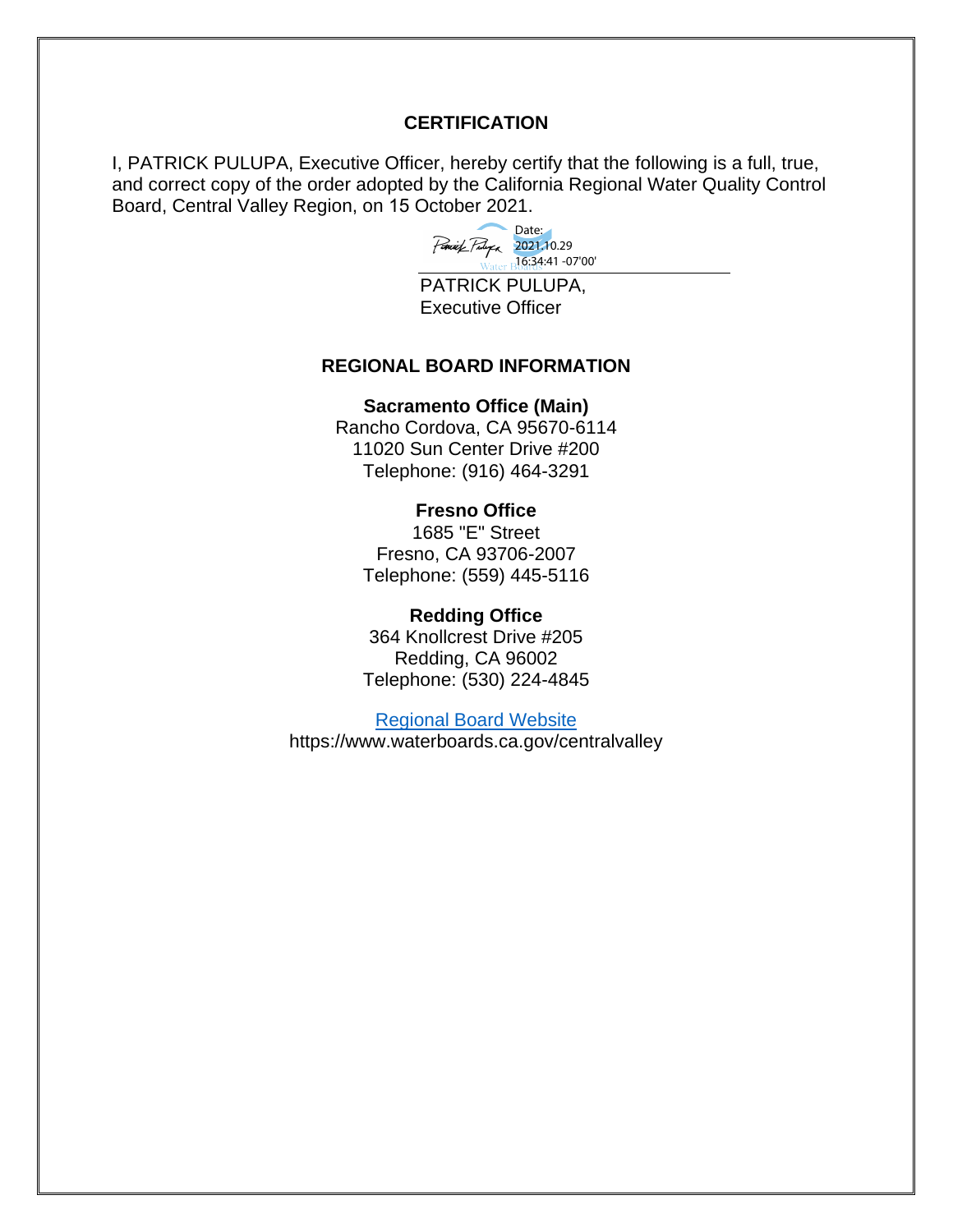### **TABLE OF CONTENTS**

|  | 2. |                                                                      |  |  |
|--|----|----------------------------------------------------------------------|--|--|
|  |    |                                                                      |  |  |
|  |    |                                                                      |  |  |
|  |    |                                                                      |  |  |
|  |    |                                                                      |  |  |
|  |    |                                                                      |  |  |
|  |    |                                                                      |  |  |
|  |    | $C_{-}$                                                              |  |  |
|  |    |                                                                      |  |  |
|  | 2. |                                                                      |  |  |
|  |    |                                                                      |  |  |
|  |    | 4. Summary of Water Quality Protection Standard (WQPS) Components  6 |  |  |
|  |    |                                                                      |  |  |
|  |    |                                                                      |  |  |
|  |    |                                                                      |  |  |
|  |    |                                                                      |  |  |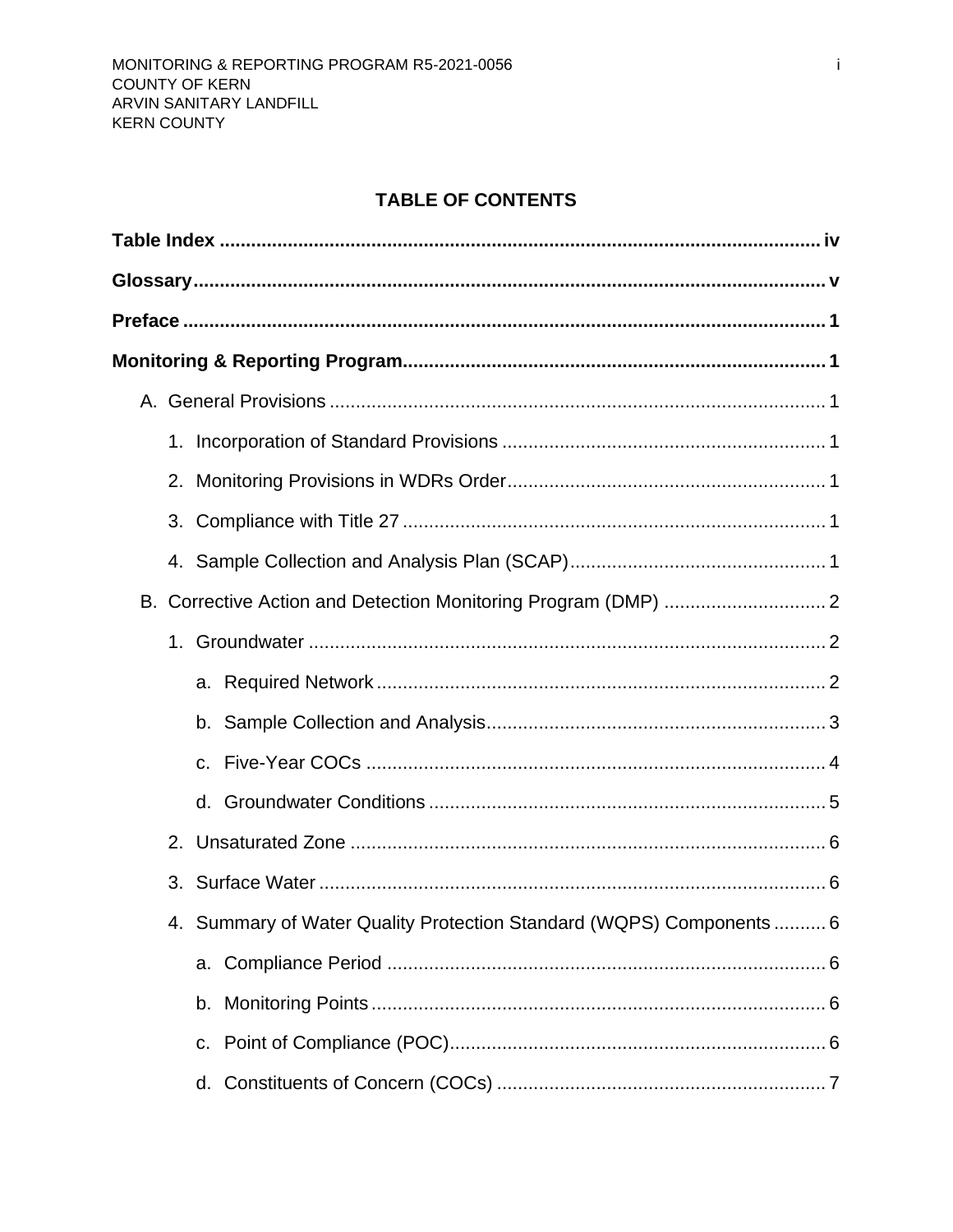|    | f.                                                           |  |
|----|--------------------------------------------------------------|--|
|    | g.                                                           |  |
|    |                                                              |  |
|    |                                                              |  |
|    |                                                              |  |
|    |                                                              |  |
|    |                                                              |  |
| 4. |                                                              |  |
| 5. |                                                              |  |
|    |                                                              |  |
|    |                                                              |  |
|    |                                                              |  |
|    |                                                              |  |
| 3. |                                                              |  |
|    |                                                              |  |
| 5. |                                                              |  |
|    | 6. Survey and Iso-Settlement Map (Closed Landfill Units)  16 |  |
|    |                                                              |  |
|    |                                                              |  |
|    |                                                              |  |
|    | a.                                                           |  |
|    |                                                              |  |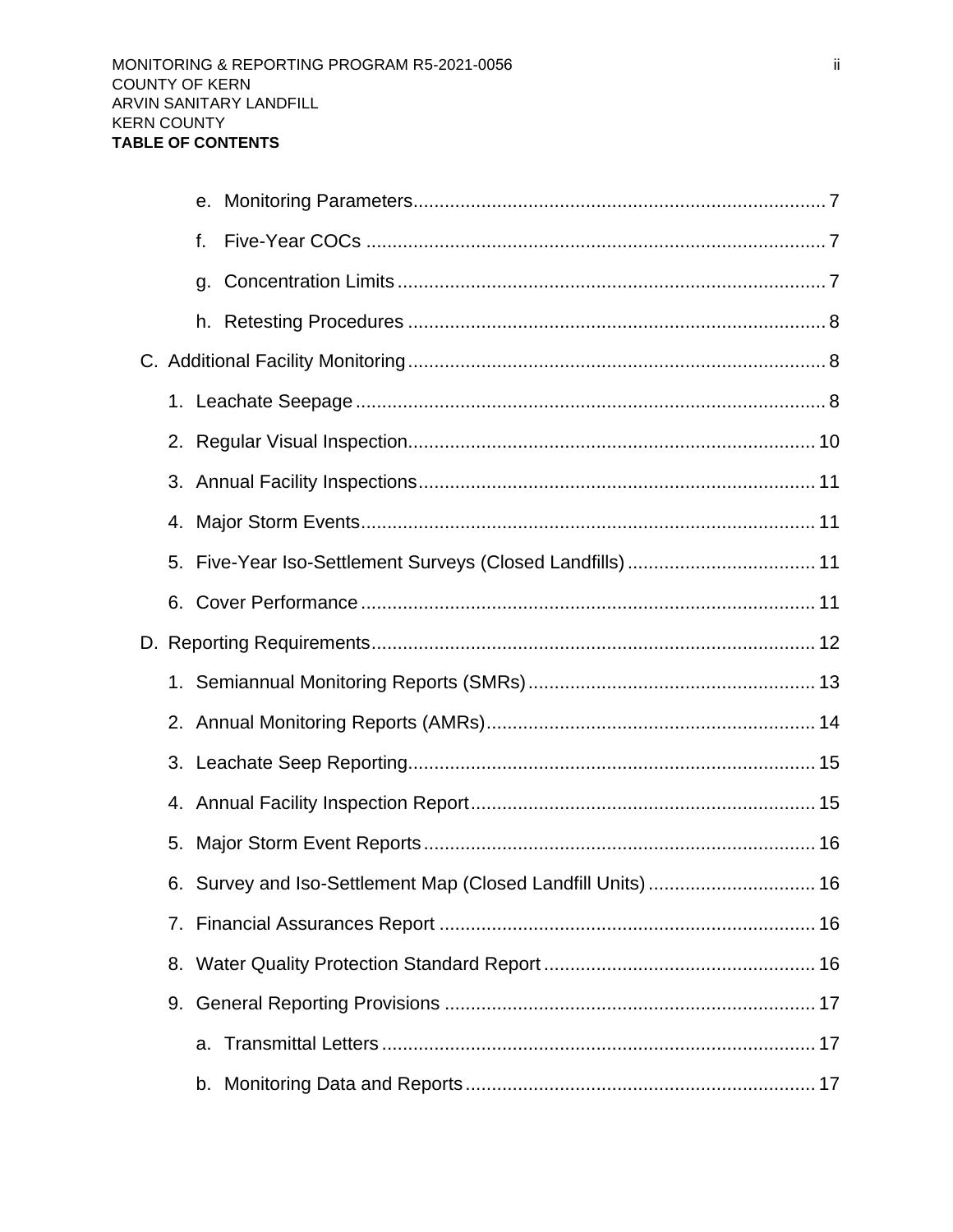|  | Attachment C-Volatile Organic Compounds, Extended List (Five-Year COCs) 25 |  |
|--|----------------------------------------------------------------------------|--|
|  | Attachment D-Semi-Volatile Organic Compounds (Five-Year COCs)  28          |  |
|  |                                                                            |  |
|  | Attachment F-OrganoPhosphorous Compounds (Five-Year COCs) 34               |  |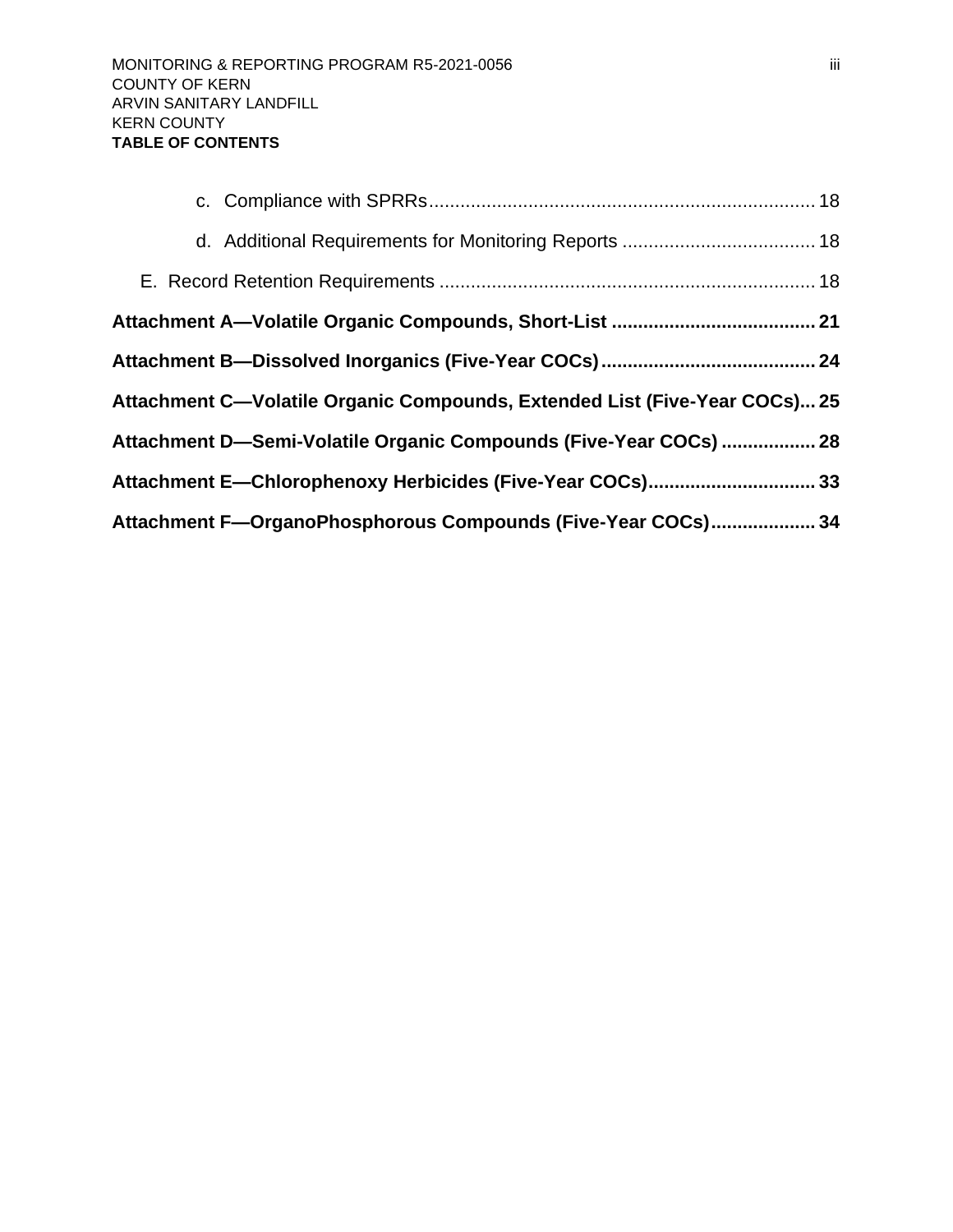### **TABLE INDEX**

<span id="page-5-0"></span>

| Table 2-Groundwater Detection Monitoring, Physical Parameters  3   |  |
|--------------------------------------------------------------------|--|
| Table 3-Groundwater Detection Monitoring, Constituent Parameters 4 |  |
|                                                                    |  |
| Table 5-Groundwater Detection Monitoring, Groundwater Conditions5  |  |
|                                                                    |  |
|                                                                    |  |
|                                                                    |  |
|                                                                    |  |
|                                                                    |  |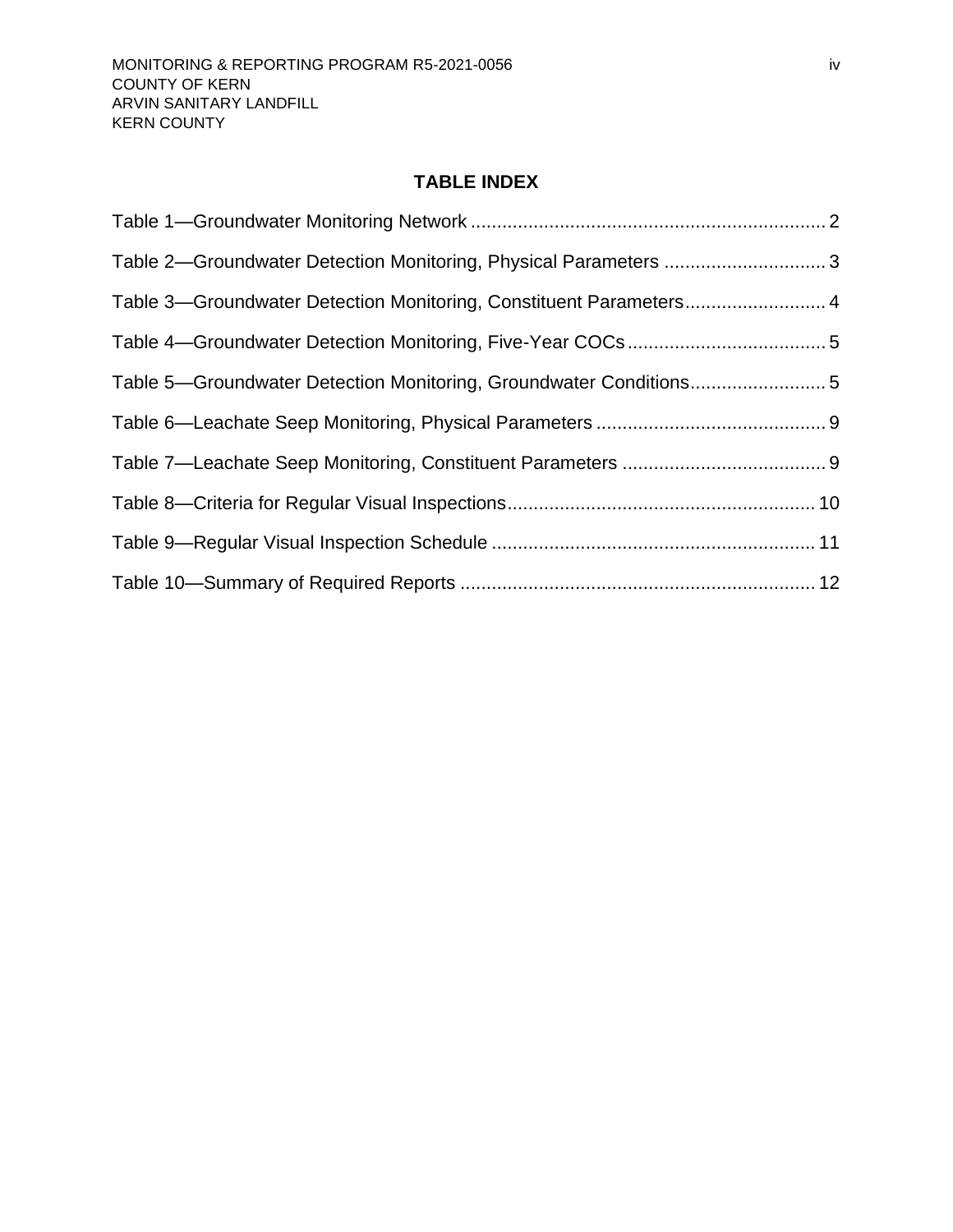### **GLOSSARY**

<span id="page-6-0"></span>

| Recovery                                                                                             |
|------------------------------------------------------------------------------------------------------|
|                                                                                                      |
|                                                                                                      |
|                                                                                                      |
|                                                                                                      |
|                                                                                                      |
|                                                                                                      |
|                                                                                                      |
| Accreditation Program (formerly administered by<br>California Department of Public Health)           |
|                                                                                                      |
|                                                                                                      |
| Five-Year COCs Five-Year Constituents of Concern                                                     |
| GeoTracker State Water Board's Data Management System for<br>Sites with Potential Groundwater Impact |
|                                                                                                      |
|                                                                                                      |
|                                                                                                      |
|                                                                                                      |
|                                                                                                      |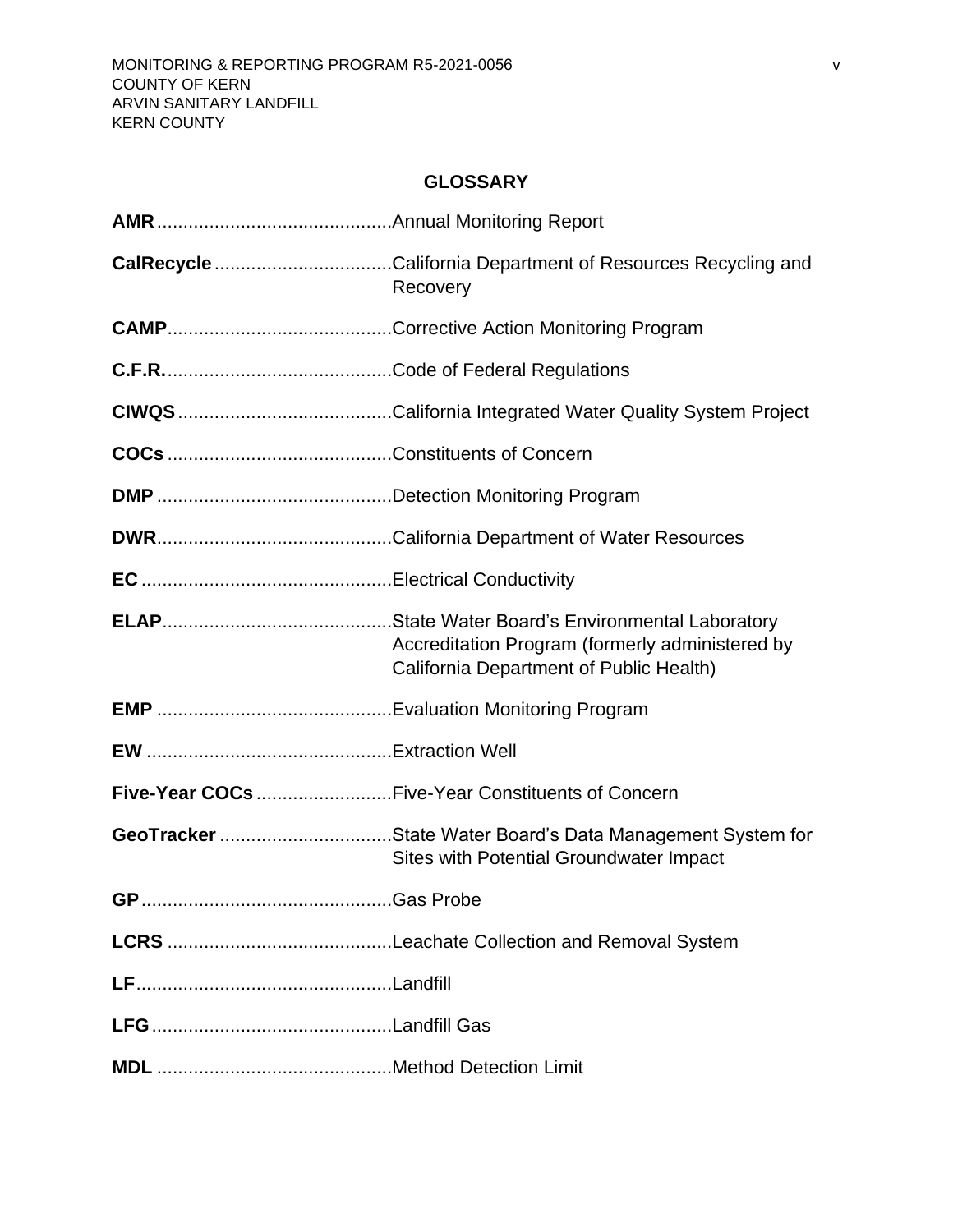| Method TO-15 VOCsVolatile Organic Compounds associated with<br><b>USEPA Method TO-15</b>                                                                                                                                           |
|------------------------------------------------------------------------------------------------------------------------------------------------------------------------------------------------------------------------------------|
|                                                                                                                                                                                                                                    |
|                                                                                                                                                                                                                                    |
|                                                                                                                                                                                                                                    |
|                                                                                                                                                                                                                                    |
|                                                                                                                                                                                                                                    |
| Standard                                                                                                                                                                                                                           |
|                                                                                                                                                                                                                                    |
| <b>Qualified Professional </b> Professional Civil Engineer or Geologist licensed by<br>the State of California                                                                                                                     |
| 42 U.S.C. § 6901 et seq.                                                                                                                                                                                                           |
|                                                                                                                                                                                                                                    |
| ROWD / JTD Report of Waste Discharge / Joint Technical<br>Document                                                                                                                                                                 |
|                                                                                                                                                                                                                                    |
|                                                                                                                                                                                                                                    |
|                                                                                                                                                                                                                                    |
|                                                                                                                                                                                                                                    |
| <b>SPRRs / Standard Provisions</b> Standard Provisions and Reporting Requirements for<br>Nonhazardous Solid Waste Discharges Regulated by<br>Subtitle D and/or Title 27 Municipal Solid Waste<br>Facilities, December 2015 Edition |
|                                                                                                                                                                                                                                    |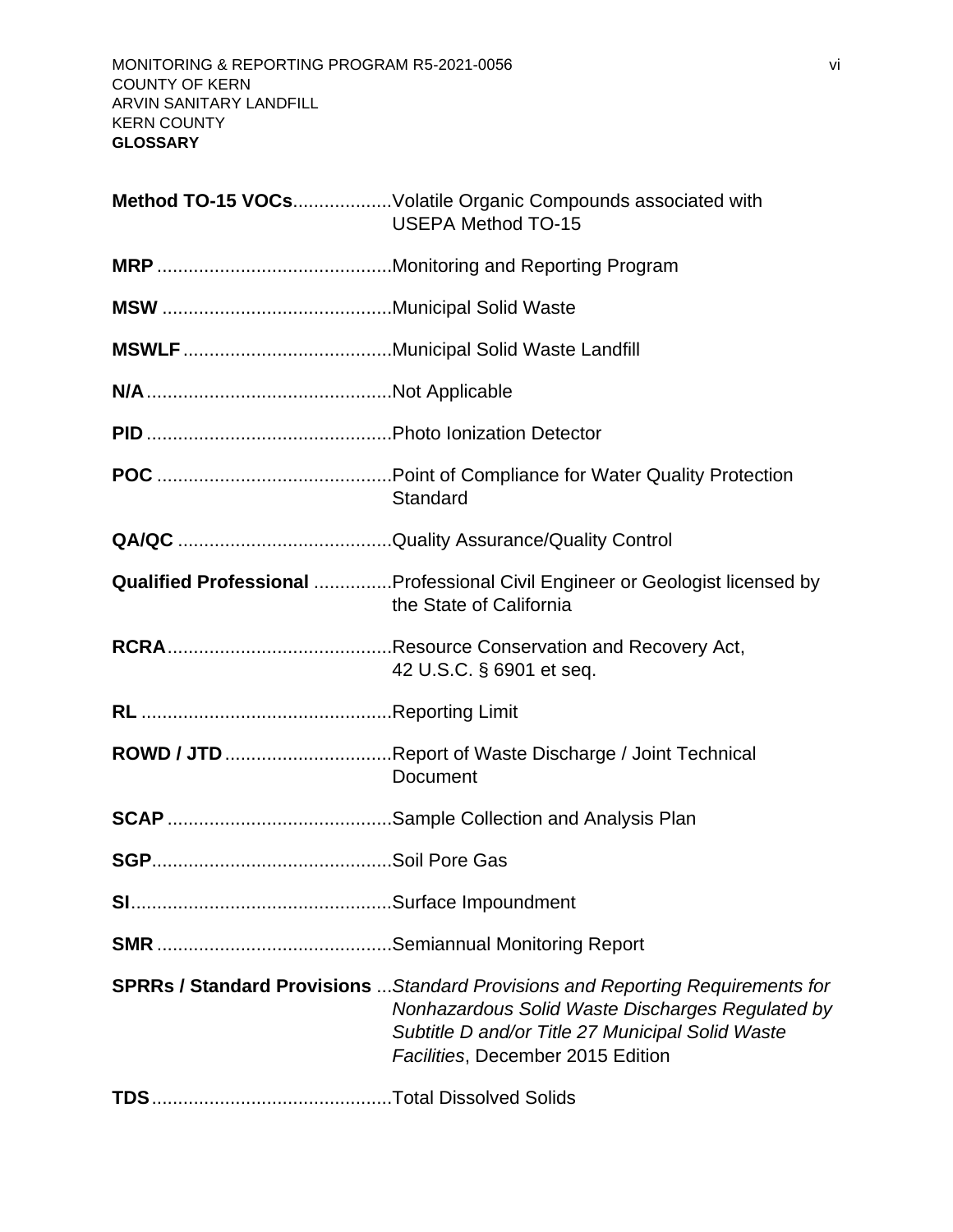### **UNITS**

| MM Hg Vacuum Millimeters of Mercury (Barometric Pressure) |
|-----------------------------------------------------------|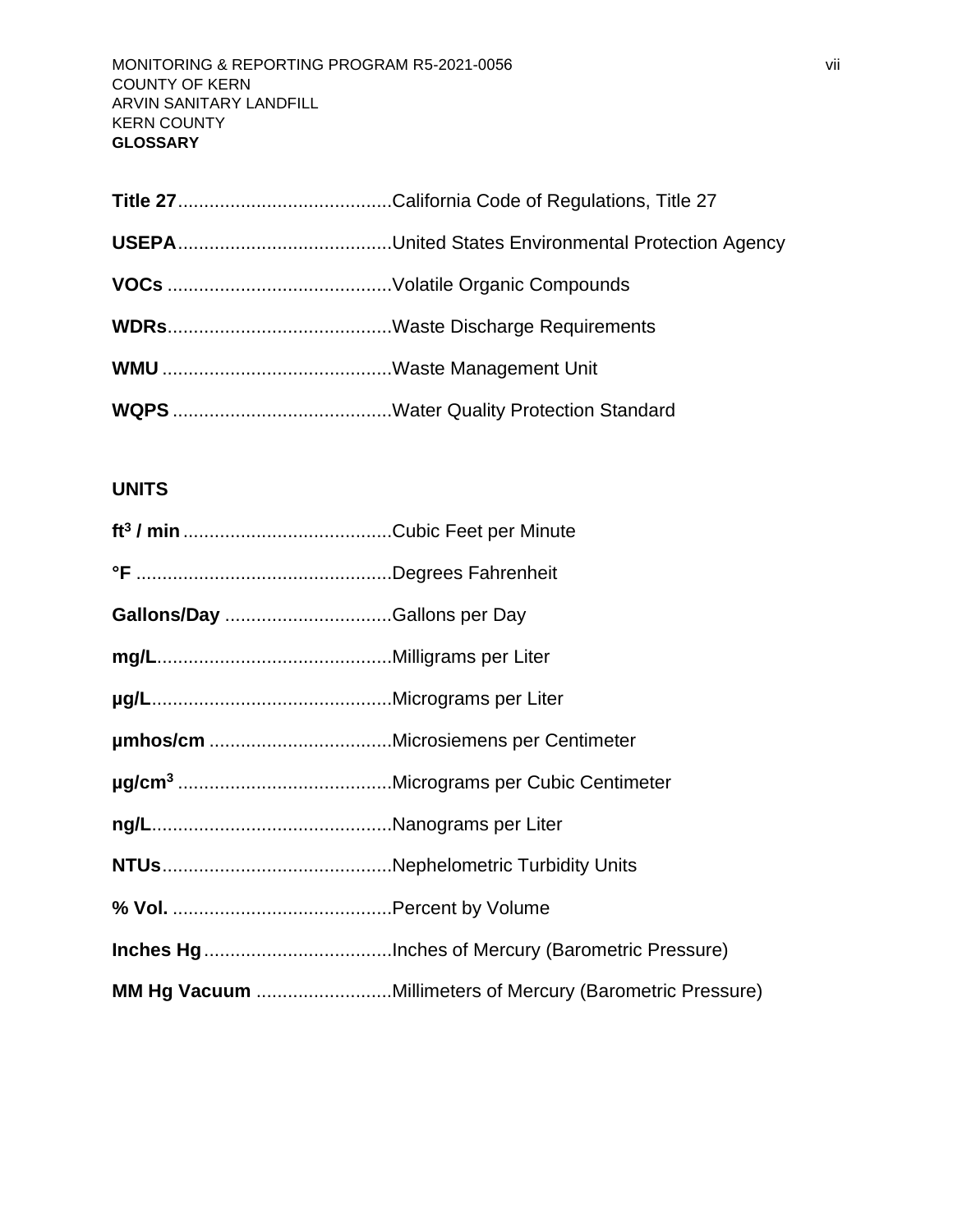#### **PREFACE**

<span id="page-9-0"></span>Adopted by the California Regional Water Quality Control Board, Central Valley Region (Central Valley Water Board) pursuant to Water Code section 13267, subdivision (b)(1), this Order establishes a Monitoring and Reporting Program (MRP) for the County of Kern, which owns and maintains the [Arvin Sanitary Landfill](#page-0-0) (Facility) in [Kern County.](#page-0-1)  Additional information regarding the Facility is set forth in the enumerated findings of Waste Discharge Requirements Order [R5-2021-](#page-0-2)0056 (WDRs Order). Except as otherwise provided in the following MRP, these findings are incorporated herein.

The MRP also contains supplemental findings related to monitoring and reporting activities, and/or Facility conditions. For the purposes of California Code of Regulations, title 27 (Title 27) (e.g., §§ 21720, 20380-20435), the findings and provisions of this Order are conversely incorporated as part of the WDRs Order as well.

Although adopted with the WDRs Order, this is a separate order subject to subsequent revision by the Executive Officer in accordance with delegated authority per Water Code section 13223. For the purposes of Title 27, such revisions shall be automatically incorporated as part of the WDRs Order.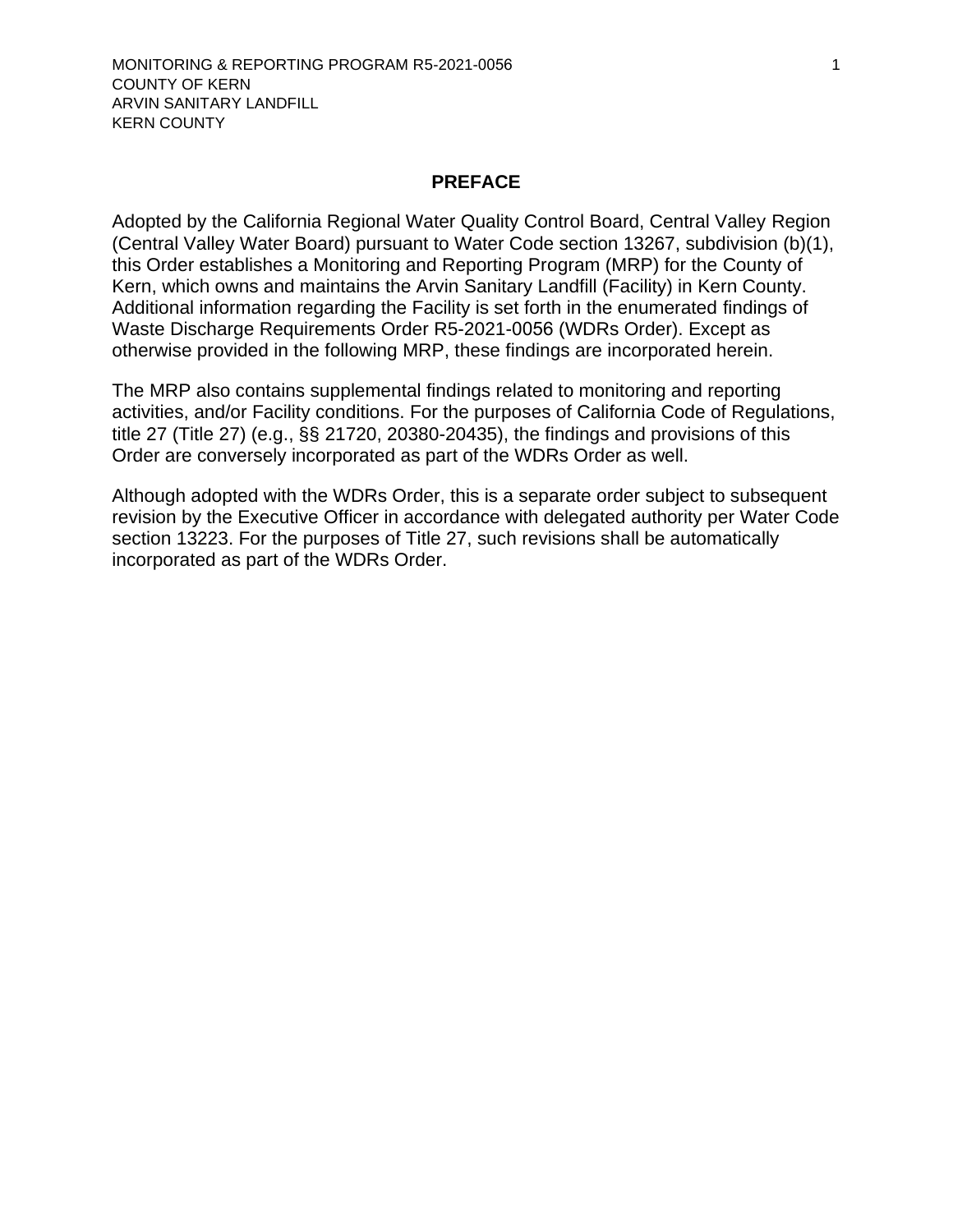#### <span id="page-10-6"></span>**MONITORING & REPORTING PROGRAM**

<span id="page-10-0"></span>**IT IS HEREBY ORDERED, pursuant to Water Code section 13267: that all previously** issued Monitoring and Reporting Program(s) for the discharge of solid waste at the Facility are rescinded (except for enforcement purposes); and that the Discharger, their agents, employees and successors shall comply with the following Monitoring and Reporting Program (MRP). The [Discharger](#page-10-6) shall not implement any changes until a revised MRP is issued by the Central Valley Water Board or its Executive Officer.

#### <span id="page-10-2"></span><span id="page-10-1"></span>**A. General Provisions**

- **1. Incorporation of Standard Provisions**—The Discharger shall comply with all relevant provisions of the *Standard Provisions and Reporting Requirements for Nonhazardous Solid Waste Discharges Regulated by Subtitle D and/or Title 27 Municipal Solid Waste Facilities, December 2015 Edition* (SPRRs or Standard Provisions), which are incorporated herein. See, e.g., SPRRs section I (*Standard Monitoring Specifications*) and section J (*Response to Release*).
- <span id="page-10-3"></span>**2. Monitoring Provisions in WDRs Order**— The Discharger shall comply with all "Monitoring Provisions" in the Facility's operative Title 27 WDRs Order, which are also incorporated herein.
- <span id="page-10-4"></span>**3. Compliance with Title 27**— The Discharger shall comply with all of Title 27 provisions as they pertain to activities described in this MRP (including SPRRs).
- <span id="page-10-5"></span>**4. Sample Collection and Analysis Plan (SCAP)**—All samples shall be collected, preserved and transported in accordance with the approved Sample Collection and Analysis Plan (SCAP) and the Quality Assurance/Quality Control (QA/QC) standards specified therein. The [Discharger](#page-10-6) may use alternative analytical test methods (including new USEPA-approved methods), provided that the alternative methods have method detection limits (MDLs) equal to or lower than the analytical methods specified in this MRP and are identified in the approved SCAP.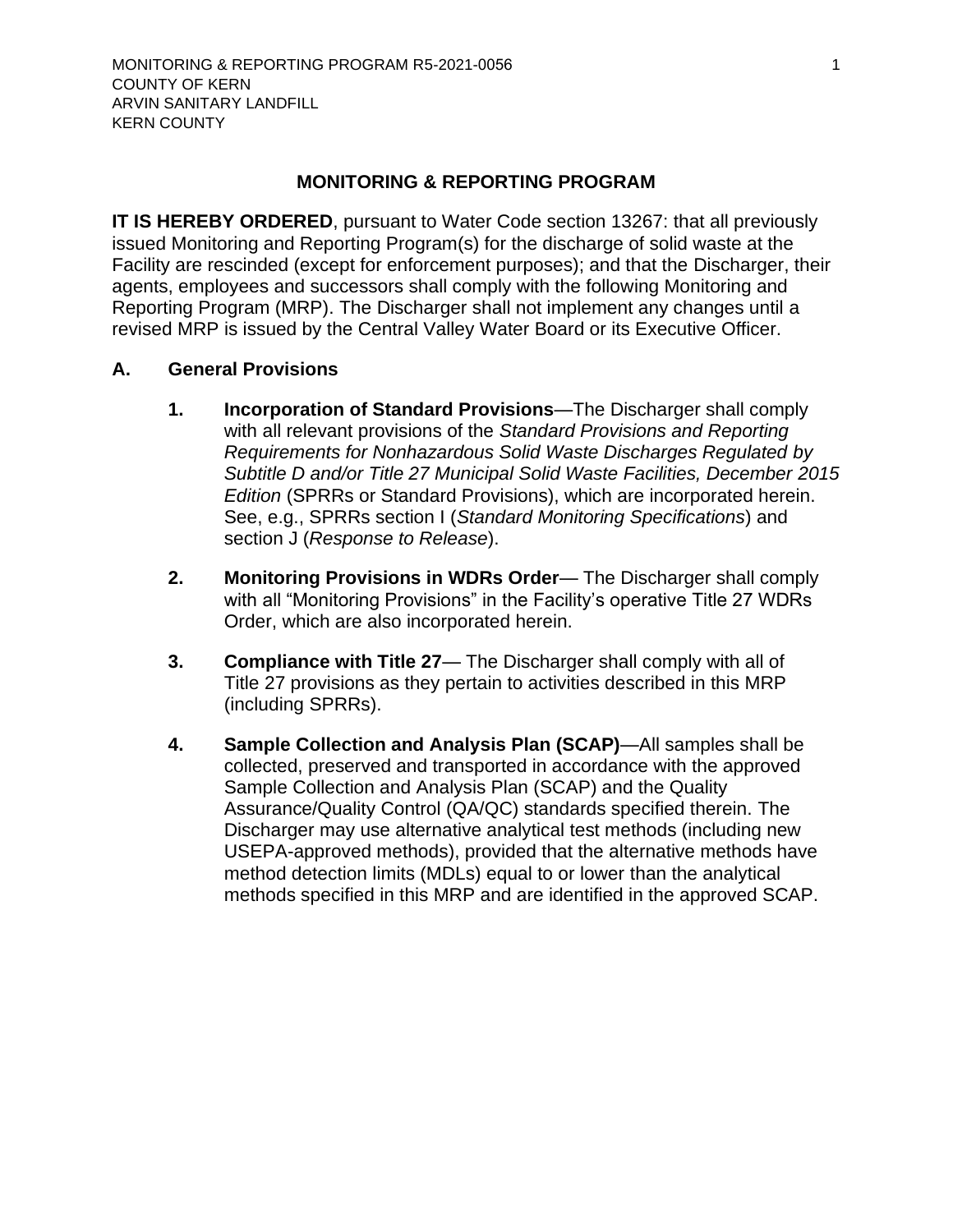<span id="page-11-0"></span>**B. Corrective Action and Detection Monitoring Program (DMP)**—To detect a release at the earliest possible time (see Title 27, § 20420, subd. (b)), the [Discharger](#page-10-6) shall implement a Detection Monitoring Program (DMP) in accordance with the provisions of Title 27, particularly sections 20415 and 20420. The groundwater detection monitoring network shall be revised as needed.

#### <span id="page-11-2"></span><span id="page-11-1"></span>**1. Groundwater**

**a. Required Network**—The Facility's groundwater monitoring well network consists of the wells listed in **[Table 1](#page-11-3)**. <sup>1</sup> As of the date of this Order, the network meets the requirements of Title 27. (Title 27, § 20415, subd. (b).)

<span id="page-11-3"></span>

| Well   | Program                  | <b>Point of Compliance</b><br>(WQPS) | Zone    |
|--------|--------------------------|--------------------------------------|---------|
| AR1-01 | Other                    | <b>No</b>                            | Shallow |
| AR1-03 | <b>Corrective Action</b> | <b>No</b>                            |         |
| AR1-04 | Other                    | <b>No</b>                            | Shallow |
| AR1-05 | Detection                | Yes                                  |         |
| AR1-06 | Background               | <b>No</b>                            | Deep    |
| AR1-21 | Background               | <b>No</b>                            | Shallow |
| AR1-22 | Background               | <b>No</b>                            | Shallow |
| AR1-23 | <b>Detection</b>         | <b>No</b>                            | Deep    |
| AR1-24 | <b>Detection</b>         | Yes                                  | Shallow |
| AR1-25 | Background               | <b>No</b>                            | Shallow |

#### **Table 1—Groundwater Monitoring Network**

<sup>&</sup>lt;sup>1</sup> Non-background monitoring wells at the Point of Compliance constitute "Monitoring" Points" for purposes of the Water Quality Protection Standard (WQPS).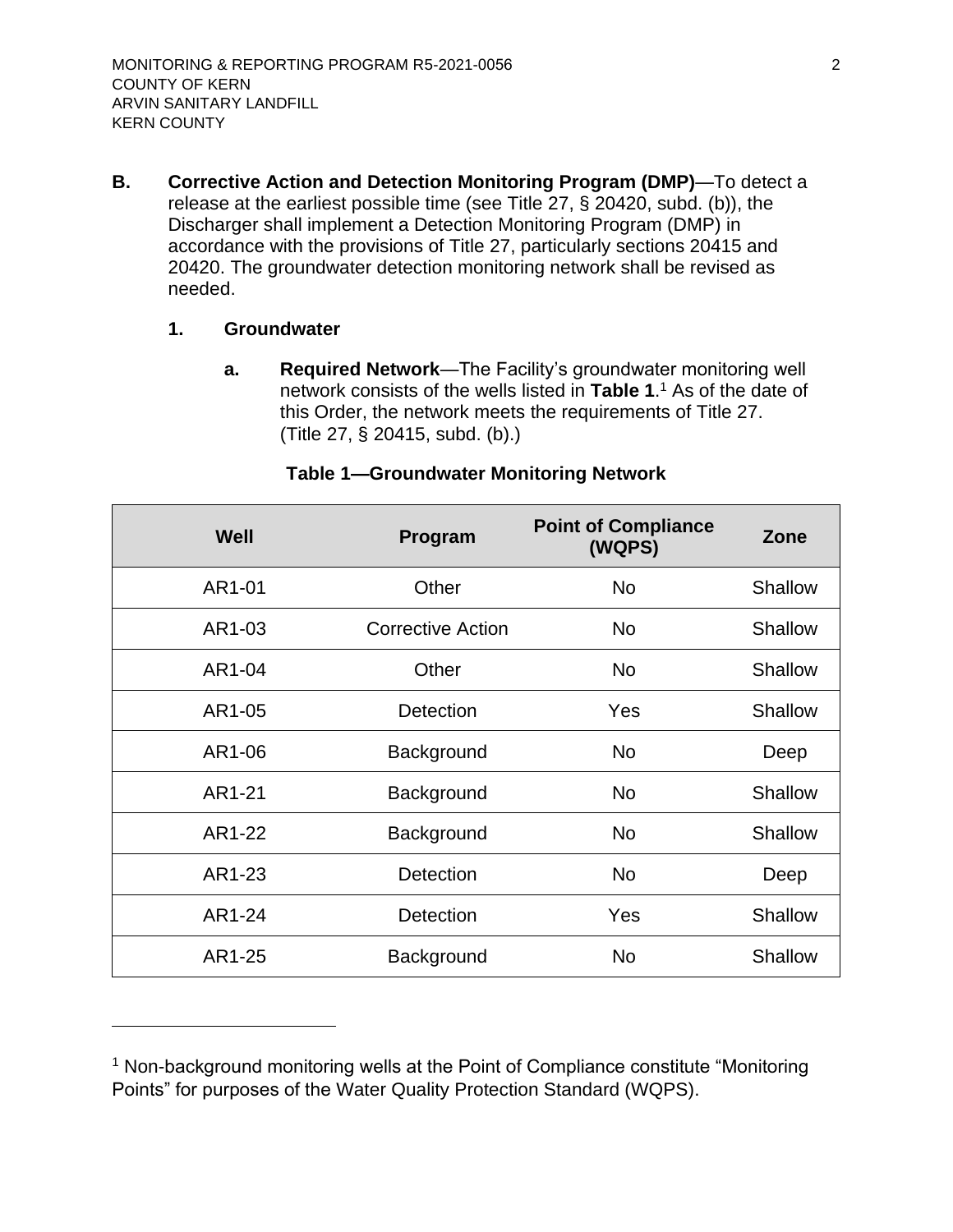| Well   | Program                  | <b>Point of Compliance</b><br>(WQPS) | Zone    |
|--------|--------------------------|--------------------------------------|---------|
| AR1-26 | <b>Detection</b>         | Yes                                  | Shallow |
| AR1-27 | <b>Detection</b>         | Yes                                  | Shallow |
| AR1-28 | Detection                | Yes                                  | Shallow |
| AR2-01 | <b>Corrective Action</b> | <b>No</b>                            | Shallow |
| AR2-02 | <b>Corrective Action</b> | <b>No</b>                            | Shallow |
| AR2-03 | <b>Corrective Action</b> | <b>No</b>                            | Shallow |
| AR2-04 | <b>Corrective Action</b> | <b>No</b>                            | Shallow |
| AR2-05 | <b>Corrective Action</b> | <b>No</b>                            | Shallow |
| AR2-06 | <b>Corrective Action</b> | <b>No</b>                            | Shallow |
| AR2-07 | <b>Corrective Action</b> | <b>No</b>                            | Shallow |
| AR2-08 | <b>Corrective Action</b> | <b>No</b>                            | Deep    |

<span id="page-12-0"></span>See Glossary for definitions of terms and abbreviations in table.

**b. Sample Collection and Analysis**—Groundwater samples shall be collected from each well and analyzed for Monitoring Parameters listed in **[Table 2](#page-12-1)** (*Physical Parameters*) and **[Table 3](#page-13-1)** (*Constituent Parameters*), in accordance with the specified schedule for each parameter. (Title 27, § 20420, subds. (e)-(f).)

#### **Table 2—Groundwater Detection Monitoring, Physical Parameters**

<span id="page-12-1"></span>

| <b>Physical Parameter</b>      | <b>GeoTracker</b><br>Code | <b>Units</b> | <b>Sampling</b><br>Freq. | <b>Reporting</b><br>Freq. |
|--------------------------------|---------------------------|--------------|--------------------------|---------------------------|
| Temperature                    | TEMP                      | °F           | Semiannually             | Semiannually              |
| <b>Electrical Conductivity</b> | <b>SC</b>                 | umhos/cm     | Semiannually             | Semiannually              |
| pH                             | <b>PH</b>                 | pH Units     | Semiannually             | Semiannually              |
| Turbidity                      | TURB                      | <b>NTUs</b>  | Semiannually             | Semiannually              |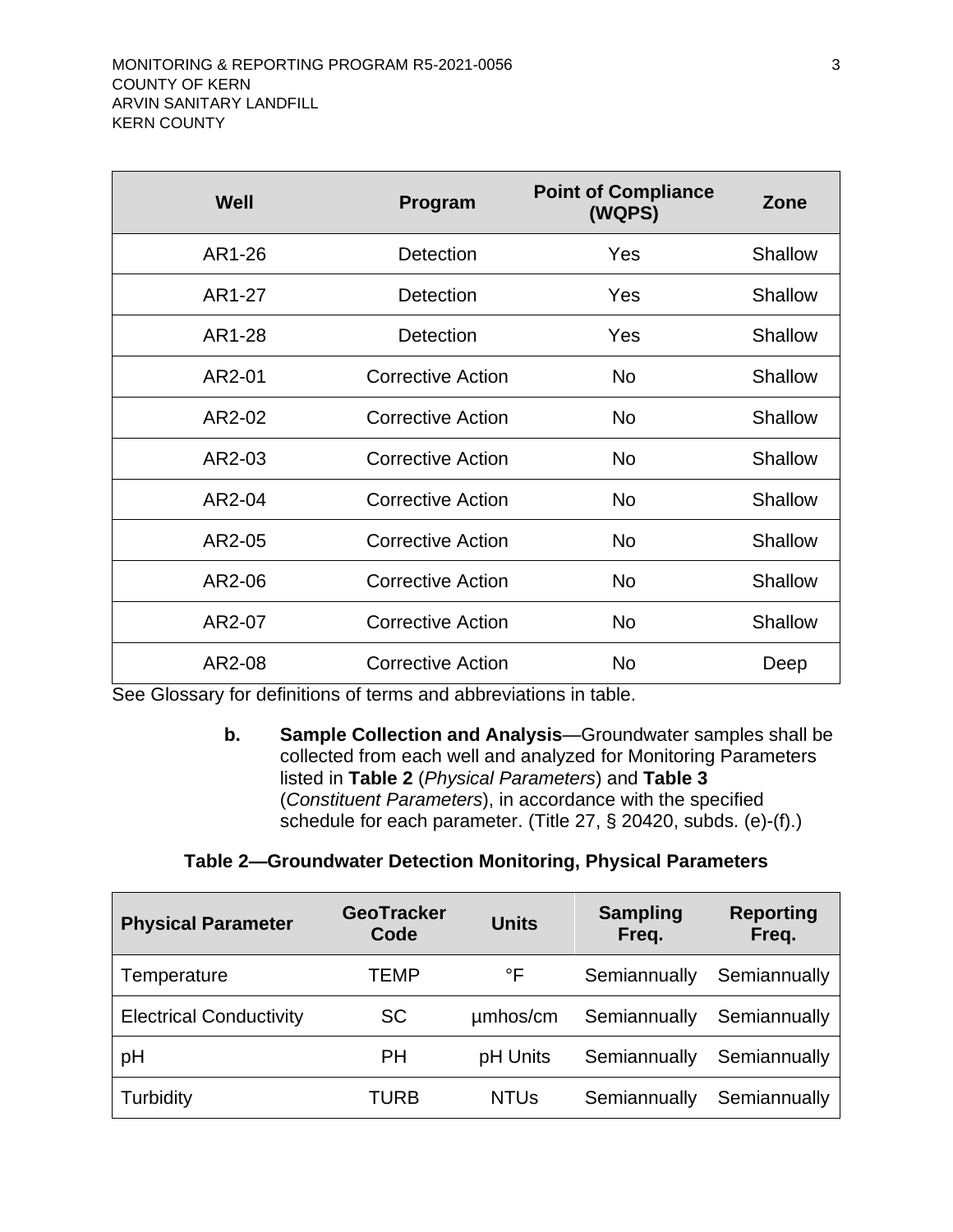See Glossary for definitions of terms and abbreviations in table.

<span id="page-13-1"></span>

| <b>Constituent Parameter</b>                      | <b>GeoTracker</b><br>Code | <b>Units</b> | <b>Sampling</b><br>Freq. | <b>Reporting</b><br>Freq. |
|---------------------------------------------------|---------------------------|--------------|--------------------------|---------------------------|
| <b>TDS</b>                                        | <b>TDS</b>                | mg/L         | Semiannually             | Semiannually              |
| Chloride                                          | CL                        | mg/L         | Semiannually             | Semiannually              |
| Carbonate                                         | CACO <sub>3</sub>         | mg/L         | Semiannually             | Semiannually              |
| <b>Bicarbonate</b>                                | BICACO <sub>3</sub>       | mg/L         | Semiannually             | Semiannually              |
| Sulfate                                           | SO <sub>4</sub>           | mg/L         | Semiannually             | Semiannually              |
| Calcium                                           | <b>CA</b>                 | mg/L         | Semiannually             | Semiannually              |
| Magnesium                                         | <b>MG</b>                 | mg/L         | Semiannually             | Semiannually              |
| Nitrate as Nitrogen                               | NO <sub>3</sub> N         | mg/L         | Semiannually             | Semiannually              |
| Potassium                                         | K                         | mg/L         | Semiannually             | Semiannually              |
| Sodium                                            | <b>NA</b>                 | mg/L         | Semiannually             | Semiannually              |
| <b>Short List VOCs</b>                            | (various)                 | $\mu$ g/L    | Semiannually             | Semiannually              |
| (Attachment A)                                    |                           |              |                          |                           |
| 1,2,3-Trichloropropane<br>per Method SRL-524M-TCP | <b>TCPR123</b>            | ng/L         |                          | Semiannually Semiannually |

| Table 3—Groundwater Detection Monitoring, Constituent Parameters |  |  |
|------------------------------------------------------------------|--|--|
|                                                                  |  |  |

<span id="page-13-0"></span>See Glossary for definitions of terms and abbreviations in table.

**c. Five-Year COCs**—The Discharger shall analyze for groundwater samples from each well for the Five-Year Constituents of Concern (Five-Year COCs) listed in **[Table 4](#page-14-1)**. Five-Year COCs were last monitored in 2020, and shall be analyzed again in 2025. (Title 27, § 20420, subd. (g).)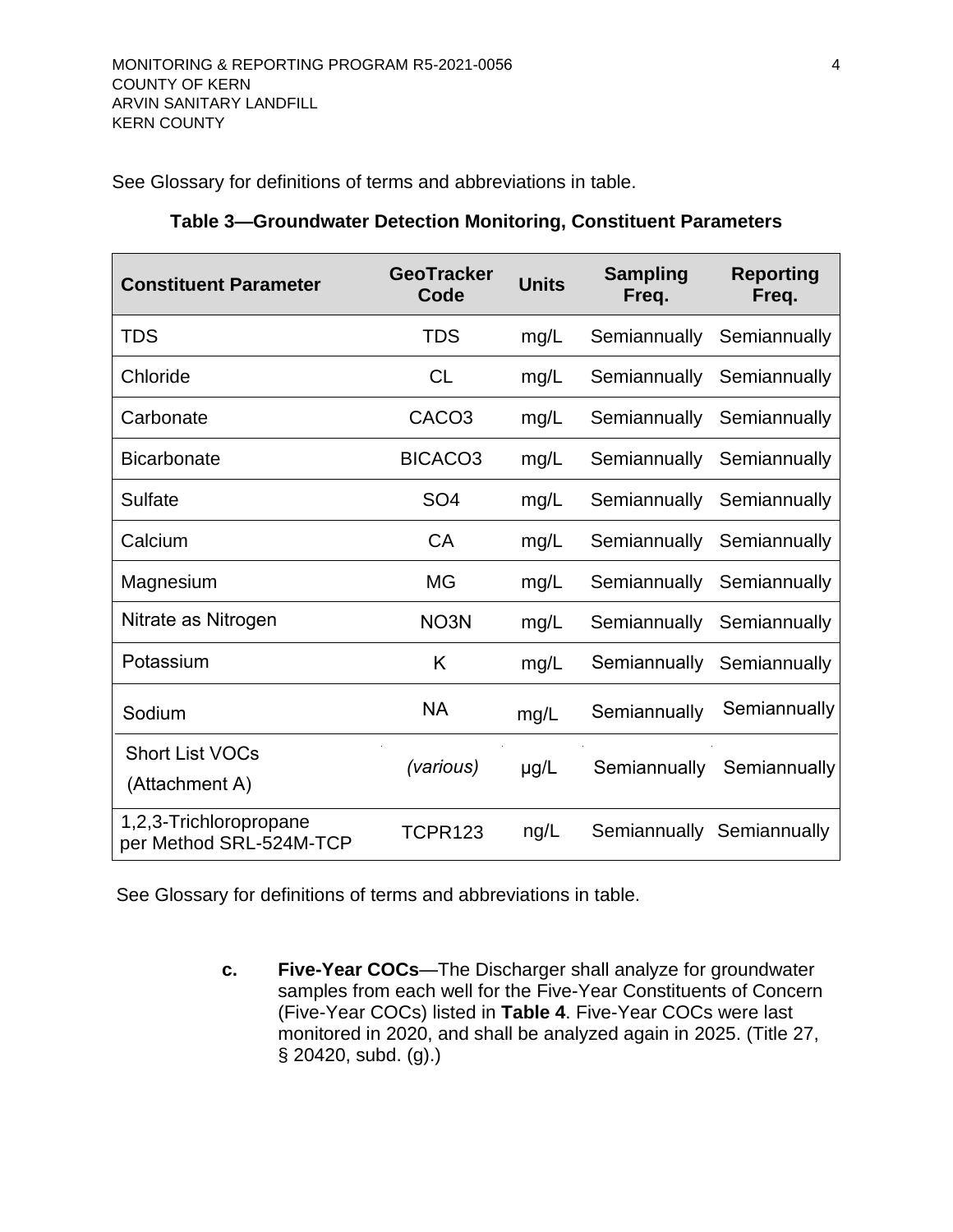<span id="page-14-1"></span>

| <b>Five-Year Constituent</b>                      | <b>GeoTracker</b><br>Code | <b>Units</b> | <b>Sampling &amp;</b><br><b>Reporting Freq.</b> |
|---------------------------------------------------|---------------------------|--------------|-------------------------------------------------|
| <b>Total Organic Carbon</b>                       | <b>TOC</b>                | mg/L         | Every 5 Years                                   |
| Dissolved Inorganics<br>(Attachment B)            | (various)                 | $\mu$ g/L    | Every 5 Years                                   |
| <b>Extended List VOCs</b><br>(Attachment C)       | (various)                 | $\mu$ g/L    | Every 5 Years                                   |
| Semi-Volatile Organic Compounds<br>(Attachment D) | (various)                 | $\mu$ g/L    | Every 5 Years                                   |
| <b>Chlorophenoxy Herbicides</b><br>(Attachment E) | (various)                 | $\mu$ g/L    | Every 5 Years                                   |
| Organophosphorus Compounds<br>(Attachment F)      | (various)                 | $\mu$ g/L    | Every 5 Years                                   |

#### **Table 4—Groundwater Detection Monitoring, Five-Year COCs**

<span id="page-14-0"></span>See Glossary for definitions of terms and abbreviations in table.

**d. Groundwater Conditions**—Each quarter, the Discharger shall monitor the Groundwater Conditions specified in **[Table 5](#page-14-2)**, with the result of such monitoring being reported semiannually per **Section [D.1](#page-22-0)**. 2 (Title 27, § 20415, subd. (b)(1).)

#### **Table 5—Groundwater Detection Monitoring, Groundwater Conditions**

<span id="page-14-2"></span>

| <b>Groundwater Condition</b> | <b>GeoTracker</b><br>Code | <b>Monitoring</b><br>Freq. | <b>Reporting</b><br>Freq. |
|------------------------------|---------------------------|----------------------------|---------------------------|
| Elevation (Well-Specific)    | FI FV                     | Quarterly                  | Semiannually              |
| Gradient                     | (none)                    | Quarterly                  | Semiannually              |
| <b>Flow Rate</b>             | (none)                    | Quarterly                  | Semiannually              |

 $2$  To the extent feasible, this information shall be determined separately for: (1) the uppermost aquifer; (2) any zones of perched water; and (3) any additional zone of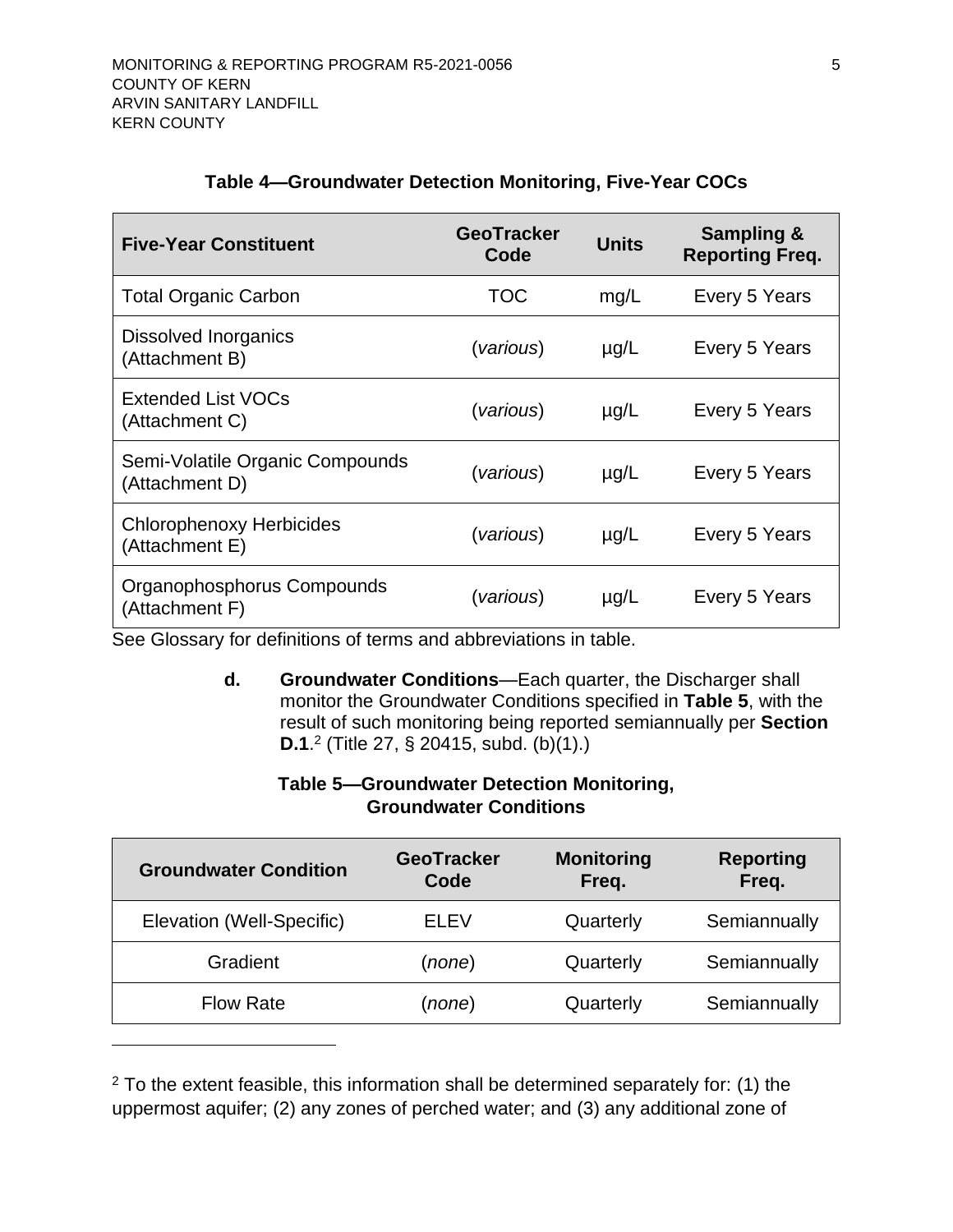#### <span id="page-15-0"></span>**2. Unsaturated Zone**

There are no unsaturated zone monitoring requirements for the Facility.

#### <span id="page-15-1"></span>**3. Surface Water**

There are no surface water monitoring requirements for the Facility.

#### <span id="page-15-2"></span>**4. Summary of Water Quality Protection Standard (WQPS) Components**

The Water Quality Protection Standard (WQPS) is the Title 27 analytical framework through which an individual WMU is monitored for releases and impacts to water quality, i.e., the Detection Monitoring Program (DMP). (See Title 27, § 20390, subd. (a).) As explained in further detail below, for the duration of the *Compliance Period*, the *Monitoring Points* situated at a WMU's *Point of Compliance* are sampled and analyzed for *Monitoring Parameters* indicative of a release. If concentrations of *Constituents of Concern* exceed *Concentration Limits*, the results are confirmed through *Retesting Procedures*.

- <span id="page-15-3"></span>**a. Compliance Period**—The "compliance period" is the minimum time for which a water quality monitoring will be required i.e., equal to the sum of active years and the closure period. (Title 27, § 20410.) The period restarts each time an Evaluation Monitoring Program (EMP) is initiated for a given WMU. (*Id*., §§ 20410(a), 20415, 20425.) If a WMU is in corrective action, the period continues until it is demonstrated that the WMU has been in continuous compliance with its WQPS for at least three years. (*Id*., § 20410, subd. (c).)
- <span id="page-15-4"></span>**b. Monitoring Points**—For WQPS purposes, a "monitoring point" is any well, device, or location where monitoring is conducted, and is specified in the Facility's WDRs and subject to the WQPS. (Title 27, § 20164.) Monitoring Points are listed in **Section [B](#page-11-0)** (*Detection Monitoring Program*)—specifically **[Table 1](#page-11-3)** (*Groundwater)*.
- <span id="page-15-5"></span>**c. Point of Compliance (POC)**—The Point of Compliance (POC) is a vertical plane at the WMU's hydraulically downgradient limit, extending through the uppermost underlying aquifer. (Title 27,

saturation monitored based upon water level elevations taken prior to the collection of the water quality data submitted in the report. (Title 27, § 20415, subd. (e)(15).)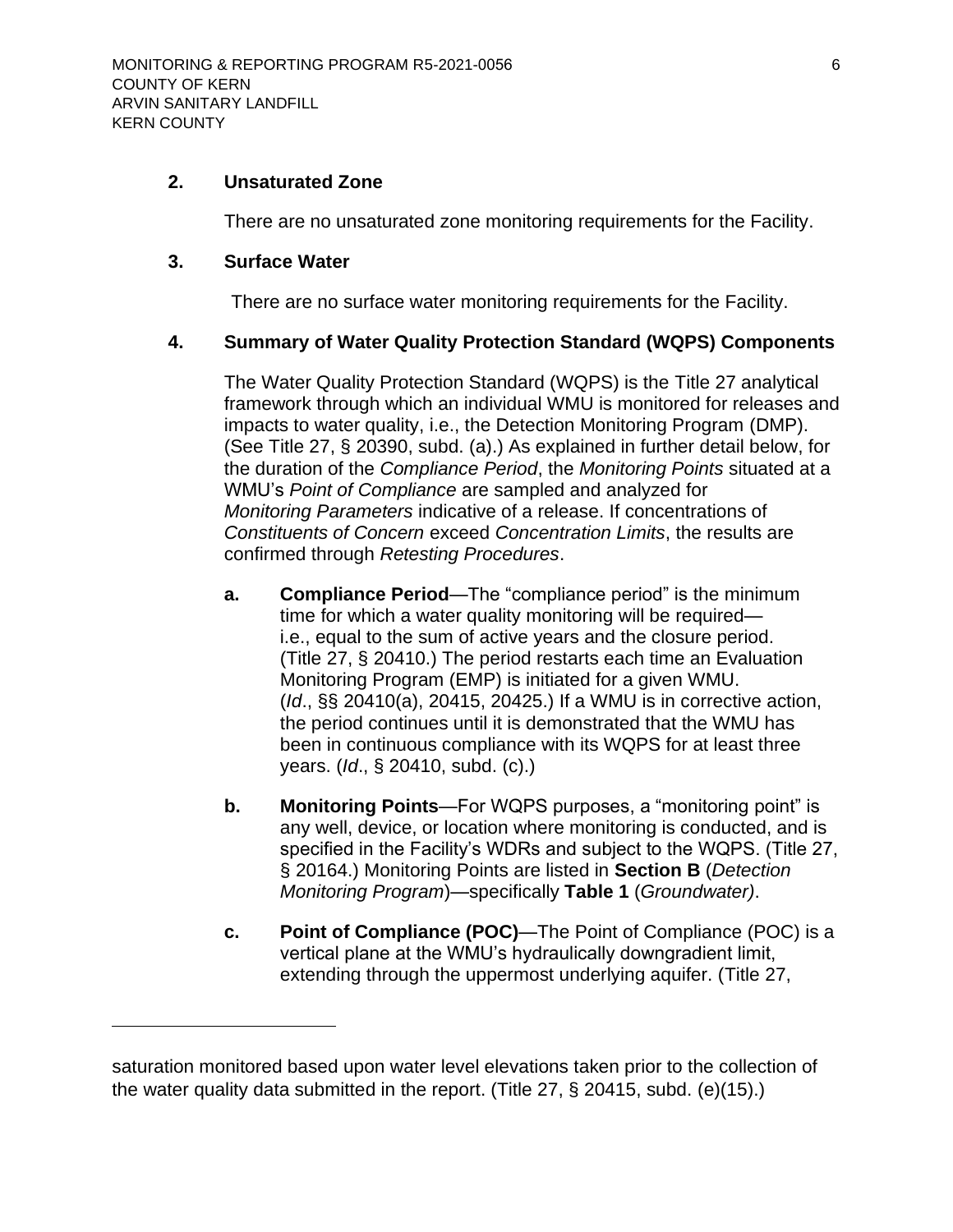§§ 10164, 20405(a).) The Facility's POC monitoring wells are listed in **[Table 1](#page-11-3)**.

- <span id="page-16-0"></span>**d. Constituents of Concern (COCs)**—Constituents of Concern (COCs) are waste constituents, reaction products, and hazardous constituents that are reasonably expected to be in or derived from waste contained in a WMU. (Title 27, §§ 20164, 20395.)
- <span id="page-16-1"></span>**e. Monitoring Parameters**—Monitoring Parameters are a predetermined set of COCs and measurable physical characteristics (e.g., temp., electrical conductivity, pH), which serve as reliable indicators of a WMU release, and for which samples will therefore be routinely analyzed. (Title 27, §§ 20164, 20395(a), 20420(e)-(f).) For the purposes of this MRP, the Monitoring Parameters are those in [Table 2](#page-12-1) and [Table 3.](#page-13-1)
- <span id="page-16-2"></span>**f. Five-Year COCs**—In addition to the Monitoring Parameters described above, this Order requires the *quinquennial analysis* of samples for a larger range of constituents that are reasonably expected to be found in, or derived from, the waste contained within each unit at the Facility. (Title 27, §§ 20395, 20420(g).) Analytical results for Five-Year COCs were last submitted to the Central Valley Water Board as part of the 2020 Annual Monitoring Report and are due again in 2025. For the purposes of this MRP, the Five-Year COCs are listed in:
	- i. **Attachment B** (*Dissolved Inorganics*);
	- ii. **Attachment C** (*Extended List VOCs*);
	- iii. **Attachment D** (*Semi-Volatile Organic Compounds*);
	- iv. **Attachment E** (*Chlorophenoxy Herbicides*);
	- v. **Attachment F** (*Organophosphorus Compounds*); and
	- vi. Any other COCs listed in **[Table 4](#page-14-1)** (*Groundwater*).
- <span id="page-16-3"></span>**g. Concentration Limits**—The Concentration Limit for each COC is the "background concentration," as determined by the statistical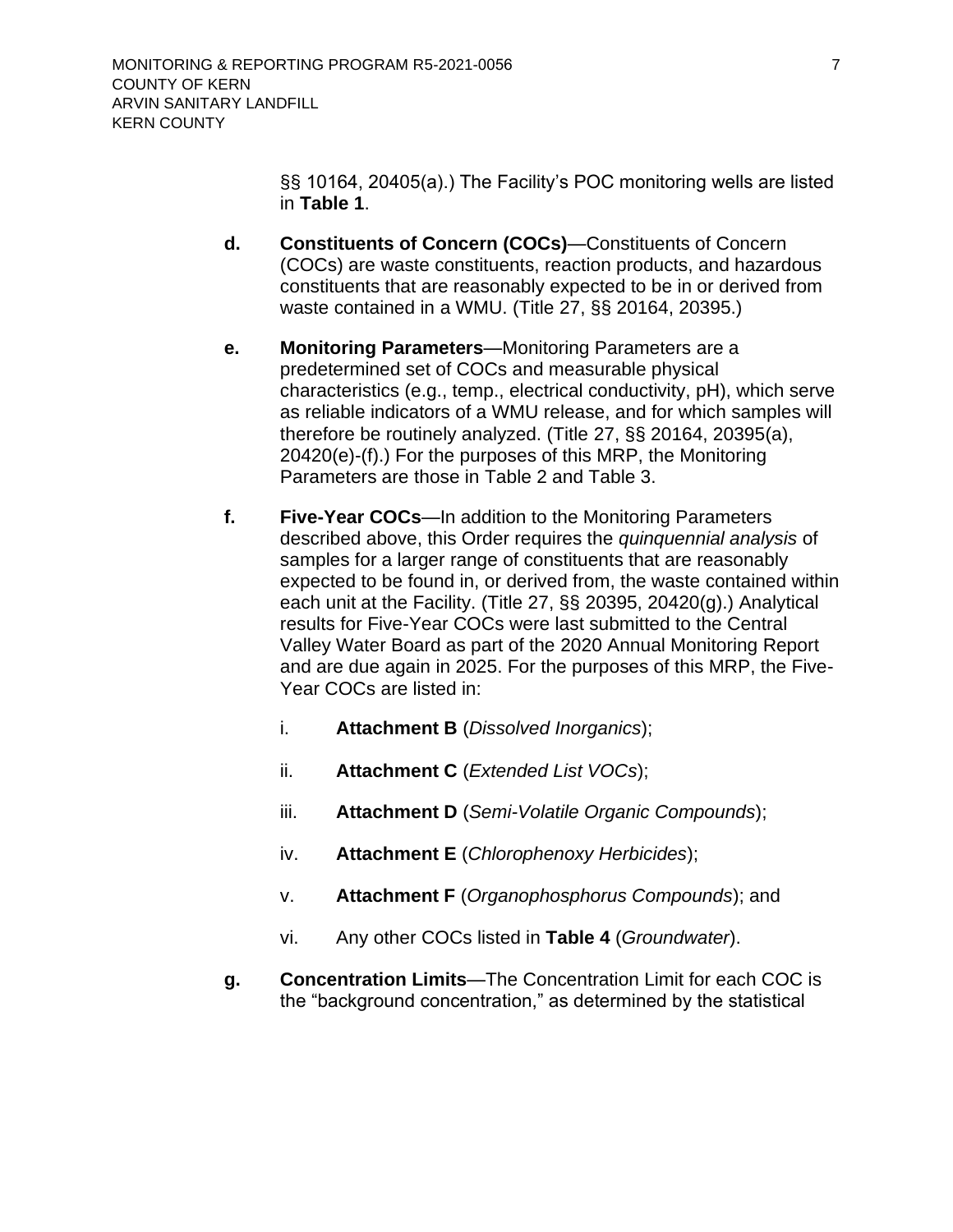methods outlined in subdivision (e)(8) of Title 27, section 20415.<sup>3</sup> (Title 27, § 20400, subds. (a), (b).) Methods for calculating Concentration Limits were proposed in the most recently approved WQPS Report. The approved methods use the interwell prediction limit method.

Concentration Limits shall be proposed and/or updated by the [Discharger](#page-10-6) on an annual basis, in the Annual Monitoring Report (AMR) submitted per **Section [D.2](#page-23-0)** here.

- <span id="page-17-0"></span>**h. Retesting Procedures**—If monitoring results indicate measurably significant evidence of a release, as described in Section I.45 of the SPRRs (*Standard Monitoring Specifications*), the [Discharger](#page-10-6) shall apply the following:
	- i. **Non-Statistical Retesting Procedures (SPRRs, § I.46)** for analytes detected in less than 10 percent of background samples (e.g., non-naturally occurring COCs); and
	- ii. **Statistical Retesting Procedures (SPRRs, § I.46)** for analytes detected in at least 10 percent of background samples (e.g., naturally occurring COCs).

### <span id="page-17-2"></span><span id="page-17-1"></span>**C. Additional Facility Monitoring**

**1. Leachate Seepage**—Leachate that seeps to the surface from any landfill WMU shall, immediately upon detection, be sampled and analyzed for the Monitoring Parameters in **[Table 6](#page-18-0)** (*Physical Parameters*) and **[Table 7](#page-18-1)** (*Constituent Parameters*). See **Section [D.3](#page-24-0)** for Reporting Requirements.) In the event of a reported leachate seep, Central Valley Water Board staff may direct additional sampling and analysis pursuant to Water Code section 13267, subdivision (b)(1).

<sup>&</sup>lt;sup>3</sup> Concentration Limits are initially proposed by the discharger, then reviewed and approved by the Central Valley Water Board (subject to any necessary revisions). The limits specified herein are approved and incorporated as part of the Facility's WDRs.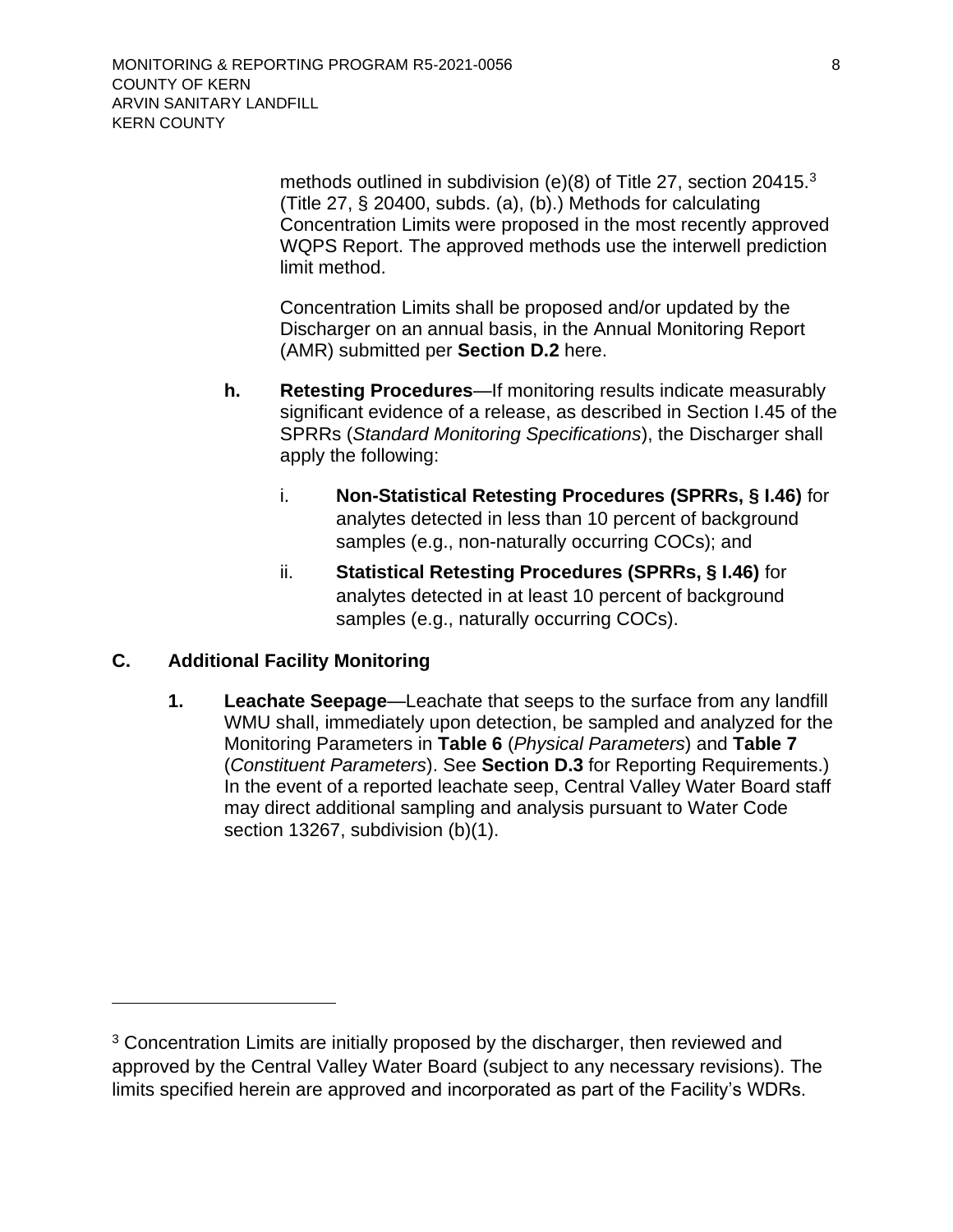<span id="page-18-0"></span>

| <b>Physical Parameter</b>      | <b>GeoTracker</b><br>Code | <b>Units</b> | <b>Sampling</b><br>Freq. | <b>Reporting Freq.</b> |
|--------------------------------|---------------------------|--------------|--------------------------|------------------------|
| <b>Total Flow</b>              | (none)                    | Gallons      | Upon<br>Detection        | See MRP, § D.3         |
| <b>Flow Rate</b>               | <b>FLOW</b>               | Gallons/Day  | Upon<br>Detection        | See MRP, § D.3         |
| <b>Electrical Conductivity</b> | <b>SC</b>                 | umhos/cm     | Upon<br>Detection        | See MRP, § D.3         |
| pH                             | <b>PH</b>                 | pH Units     | Upon<br>Detection        | See MRP, $\S$ D.3      |

### **Table 6—Leachate Seep Monitoring, Physical Parameters**

<span id="page-18-1"></span>See Glossary for definitions of terms and abbreviations in table.

### **Table 7—Leachate Seep Monitoring, Constituent Parameters**

| <b>Constituent Parameter</b> | <b>GeoTracker</b><br>Code | <b>Units</b> | <b>Sampling</b><br>Freq. | <b>Reporting</b><br>Freq. |
|------------------------------|---------------------------|--------------|--------------------------|---------------------------|
| <b>TDS</b>                   | <b>TDS</b>                | mg/L         | Upon<br><b>Detection</b> | See MRP, § D.3            |
| Chloride                     | CL                        | mg/L         | Upon<br><b>Detection</b> | See MRP, $\S$ D.3         |
| Carbonate                    | CACO <sub>3</sub>         | mg/L         | Upon<br><b>Detection</b> | See MRP, § D.3            |
| <b>Bicarbonate</b>           | BICACO <sub>3</sub>       | mg/L         | Upon<br><b>Detection</b> | See MRP, § D.3            |
| Nitrate as N                 | NO <sub>3</sub> N         | mg/L         | Upon<br>Detection        | See MRP, $\S$ D.3         |
| <b>Sulfate</b>               | SO <sub>4</sub>           | mg/L         | Upon<br><b>Detection</b> | See MRP, $\S$ D.3         |
| Calcium                      | <b>CA</b>                 | mg/L         | Upon<br><b>Detection</b> | See MRP, § D.3            |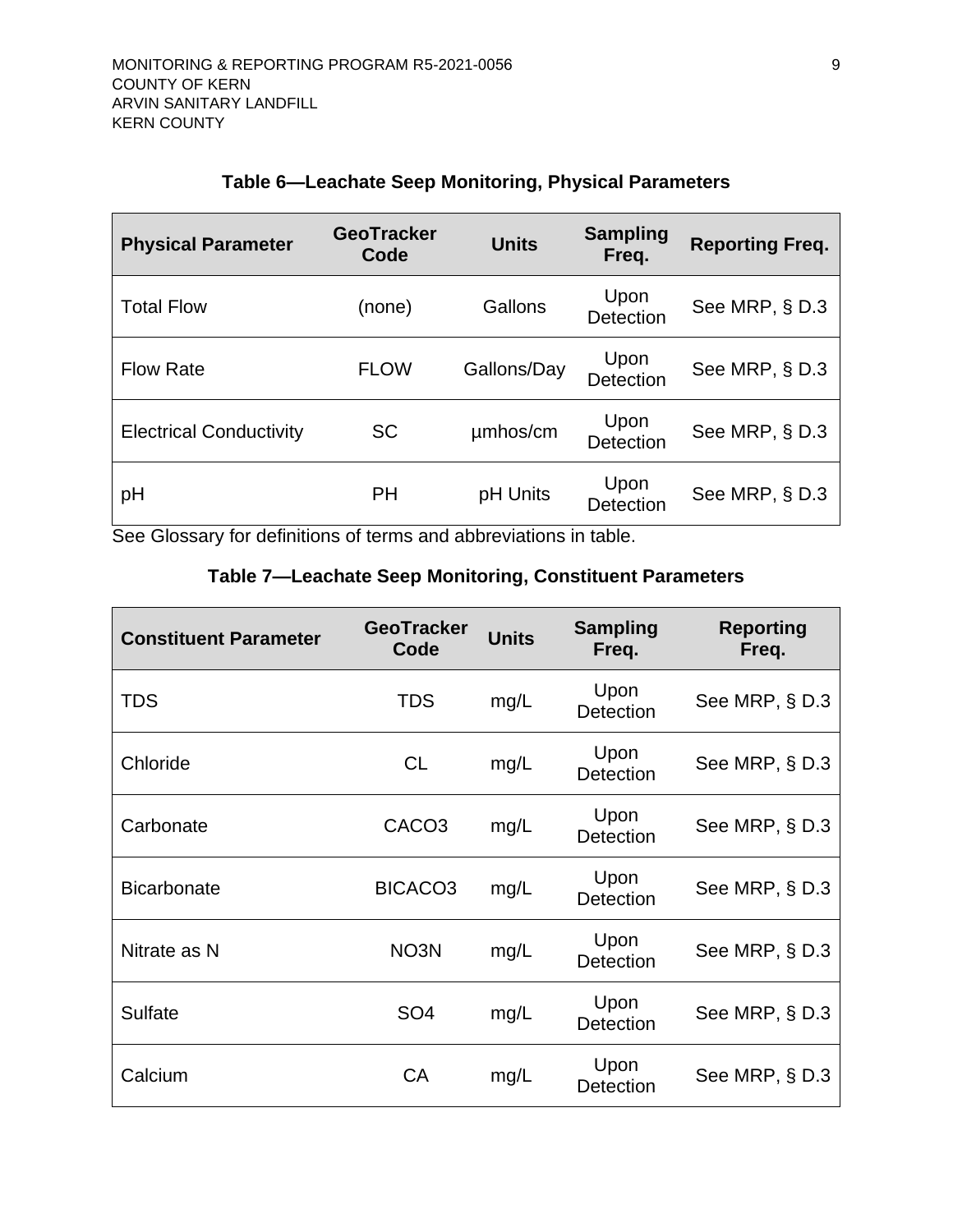| <b>Constituent Parameter</b>                      | <b>GeoTracker</b><br>Code | <b>Units</b> | <b>Sampling</b><br>Freq. | <b>Reporting</b><br>Freq. |
|---------------------------------------------------|---------------------------|--------------|--------------------------|---------------------------|
| Magnesium                                         | <b>MG</b>                 | mg/L         | Upon<br><b>Detection</b> | See MRP, $\S$ D.3         |
| Potassium                                         | K                         | mg/L         | Upon<br>Detection        | See MRP, § D.3            |
| Sodium                                            | <b>NA</b>                 | mg/L         | Upon<br><b>Detection</b> | See MRP, § D.3            |
| <b>Short List VOCs</b><br>(Attachment A)          | (various)                 | $\mu$ g/L    | Upon<br><b>Detection</b> | See MRP, § D.3            |
| 1,2,3-Trichloropropane per<br>Method SRL-524M-TCP | <b>TCPR123</b>            | ng/L         | Upon<br>Detection        | See MRP, § D.3            |

<span id="page-19-0"></span>See Glossary for definitions of terms and abbreviations in table.

**2. Regular Visual Inspection**— The Discharger shall perform regular visual inspections at the Facility in accordance with **[Table 8](#page-19-1)** (*Criteria*) and **[Table](#page-20-4) [9](#page-20-4)** (*Schedule*). Results of these regular visual inspections shall be included in Semiannual Monitoring Reports per **Section [D.1](#page-22-0)**.

### **Table 8—Criteria for Regular Visual Inspections**

<span id="page-19-1"></span>

| Category            | <b>Criteria</b>                                                                                                                                                                  |
|---------------------|----------------------------------------------------------------------------------------------------------------------------------------------------------------------------------|
| <b>Within Unit</b>  | Evidence of ponded water at any point on unit outside of any<br>contact storm water/leachate diversions structures on the active<br>face of unit (record affected areas on map). |
|                     | Evidence of erosion and/or of day-lighted refuse.<br>$\bullet$                                                                                                                   |
| Unit<br>Perimeter   | Evidence of leachate seep.<br>Estimated size of affected area (record on map) and flow rate.<br>Evidence of erosion and/or of day-lighted refuse.<br>$\bullet$                   |
| Receiving<br>Waters | Floating and suspended materials of waste origin—presence or<br>absence, source and size of affected areas.                                                                      |
|                     | Discoloration and turbidity—description of color, source and size of<br>$\bullet$<br>affected areas.                                                                             |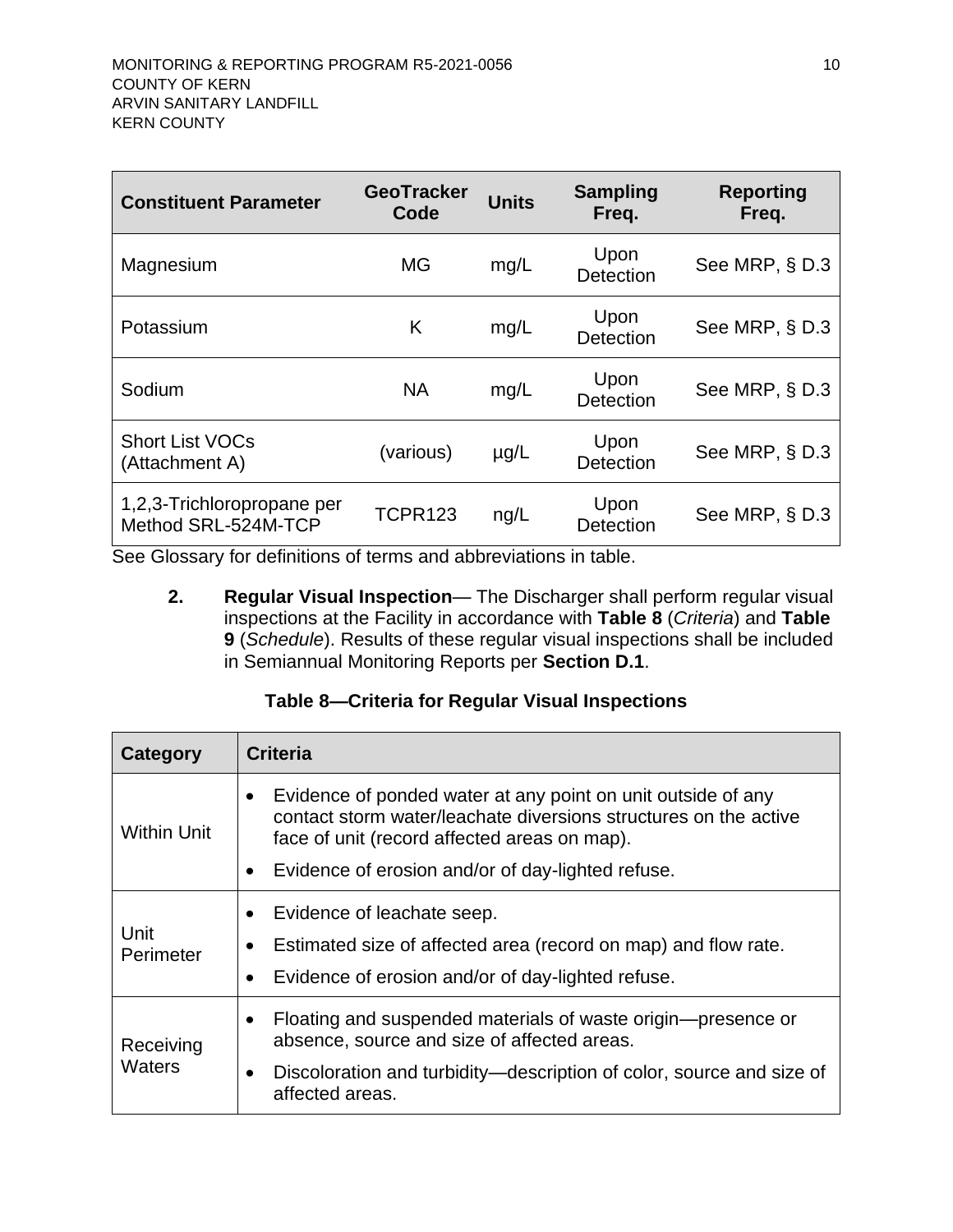<span id="page-20-4"></span>

| Category                 | <b>Wet Season</b><br>$(1$ Oct. to 30 April) | <b>Dry Season</b><br>(1 May to 30 Sept.) |
|--------------------------|---------------------------------------------|------------------------------------------|
| Inactive or Closed Units | Monthly                                     | Quarterly                                |

#### **Table 9—Regular Visual Inspection Schedule**

- <span id="page-20-0"></span>**3. Annual Facility Inspections**—Prior to **30 September** of each year, the Discharger shall inspect the Facility to assess repair and maintenance needs for drainage control systems, cover systems and groundwater monitoring wells; and preparedness for winter conditions (e.g., erosion and sedimentation control). If repairs are made as result of the annual inspection, problem areas shall be photographed before and after repairs. Any necessary construction, maintenance, or repairs shall be completed by 31 October. See **Section [D.4](#page-24-1)** for Reporting Requirements.
- <span id="page-20-1"></span>**4. Major Storm Events**—Within **seven days** of any storm event capable of causing damage or significant erosion (Major Storm Event), the Discharger shall inspect the Facility for damage to any precipitation, diversion and drainage facilities, and all landfill side slopes. Necessary repairs shall be completed within 30 days of the inspection. The Discharger shall take photos of any problem areas before and after repairs. See **Section [D.5](#page-25-0)** for Reporting Requirements.
- <span id="page-20-2"></span>**5. Five-Year Iso-Settlement Surveys (Closed Landfills)**—Every five years, the Discharger shall conduct an iso-settlement survey of each closed landfill unit and produce an iso-settlement map accurately depicting the estimated total change in elevation of each portion of the final cover's lowhydraulic-conductivity layer. For each portion of the landfill, this map shall show the total lowering of the surface elevation of the final cover, relative to the baseline topographic map. (Title 27, § 21090, subd. (e)(1)-(2).) See **Section [D.6](#page-25-1)** for Reporting Requirements.
- <span id="page-20-3"></span>**6. Cover Performance**—The Discharger shall monitor the pan lysimeters installed underneath the cover system for moisture infiltration on a semiannual basis. This value shall be reported in the Annual Monitoring Report submitted per Section [D.2](#page-23-0) here.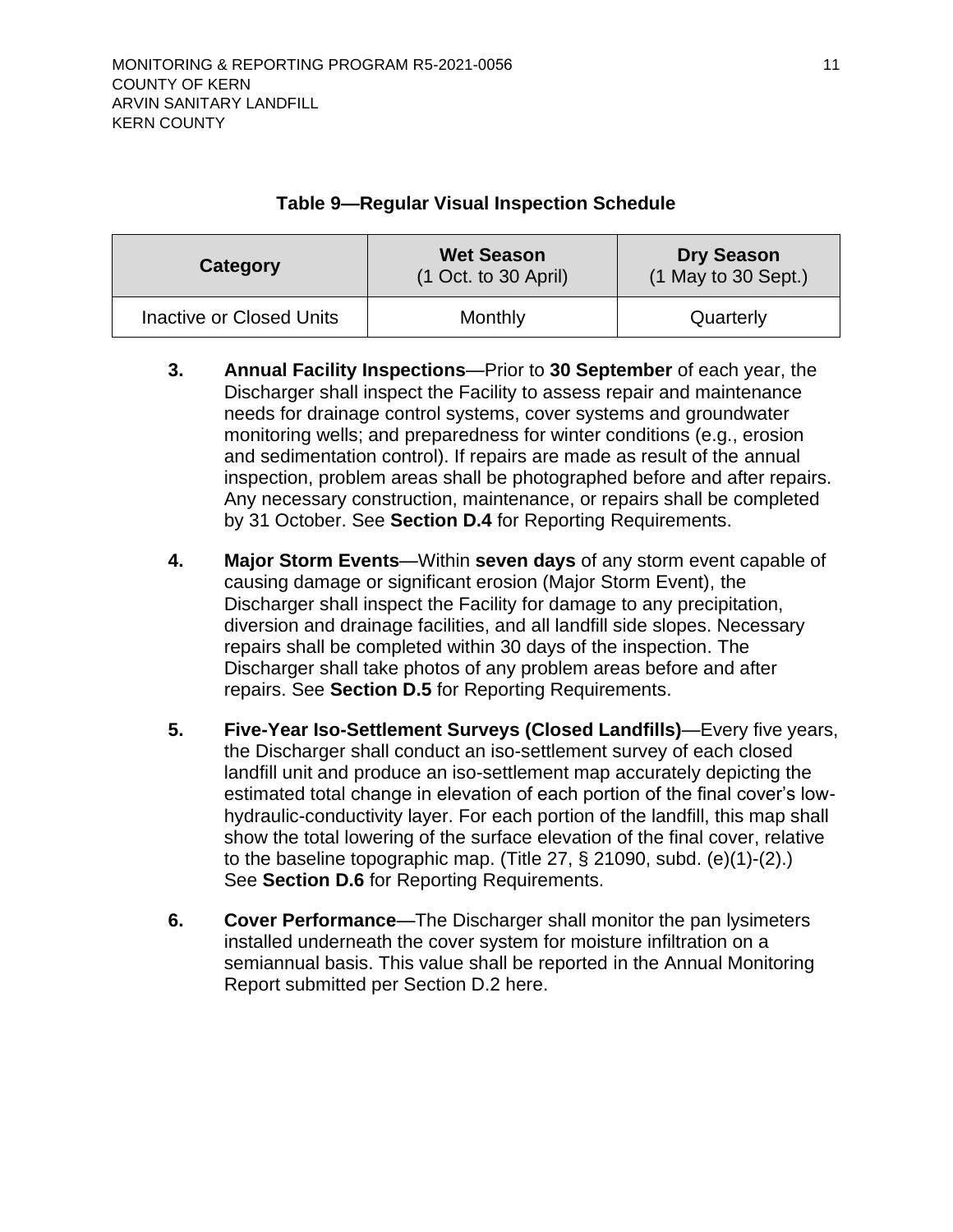# <span id="page-21-1"></span><span id="page-21-0"></span>**D. Reporting Requirements**

| <b>Table 10-Summary of Required Reports</b> |
|---------------------------------------------|
|                                             |

| <b>Section</b> | <b>Report</b>                                              | <b>Deadline</b>                                                                   |
|----------------|------------------------------------------------------------|-----------------------------------------------------------------------------------|
| $§$ D.1        | <b>Semiannual Monitoring Reports (SMRs)</b>                | 31 August<br>(1 January to 30 June)<br>28 February<br>(1 July to 31 December)     |
| $\S$ D.2       | <b>Annual Monitoring Reports (AMRs)</b>                    | 30 April                                                                          |
| $\S$ D.3       | <b>Leachate Seep Reporting</b>                             | Immediately upon<br><b>Discovery of Seepage</b><br>(staff notification)           |
|                |                                                            | <b>Within 7 Days</b><br>(written report)                                          |
| \$D.4          | <b>Annual Facility Inspection Reports</b>                  | <b>15 November</b>                                                                |
| $\S D.5$       | <b>Major Storm Reporting</b>                               | <b>Immediately after</b><br><b>Damage Discovery</b><br>(staff notification)       |
|                |                                                            | <b>Within 14 Days of</b><br><b>Completing Repairs</b><br>(written report, photos) |
| \$D.6          | <b>Survey and Iso-Settlement Mapping</b>                   | <b>Every Five Years</b><br>(Next Due in 2023)                                     |
| $§$ D.7        | <b>Financial Assurances Reports</b>                        | 1 June                                                                            |
| \$D.8          | <b>Water Quality Protection</b><br><b>Standard Reports</b> | <b>Proposed Revisions</b><br>(excluding Concentration<br>Limits)                  |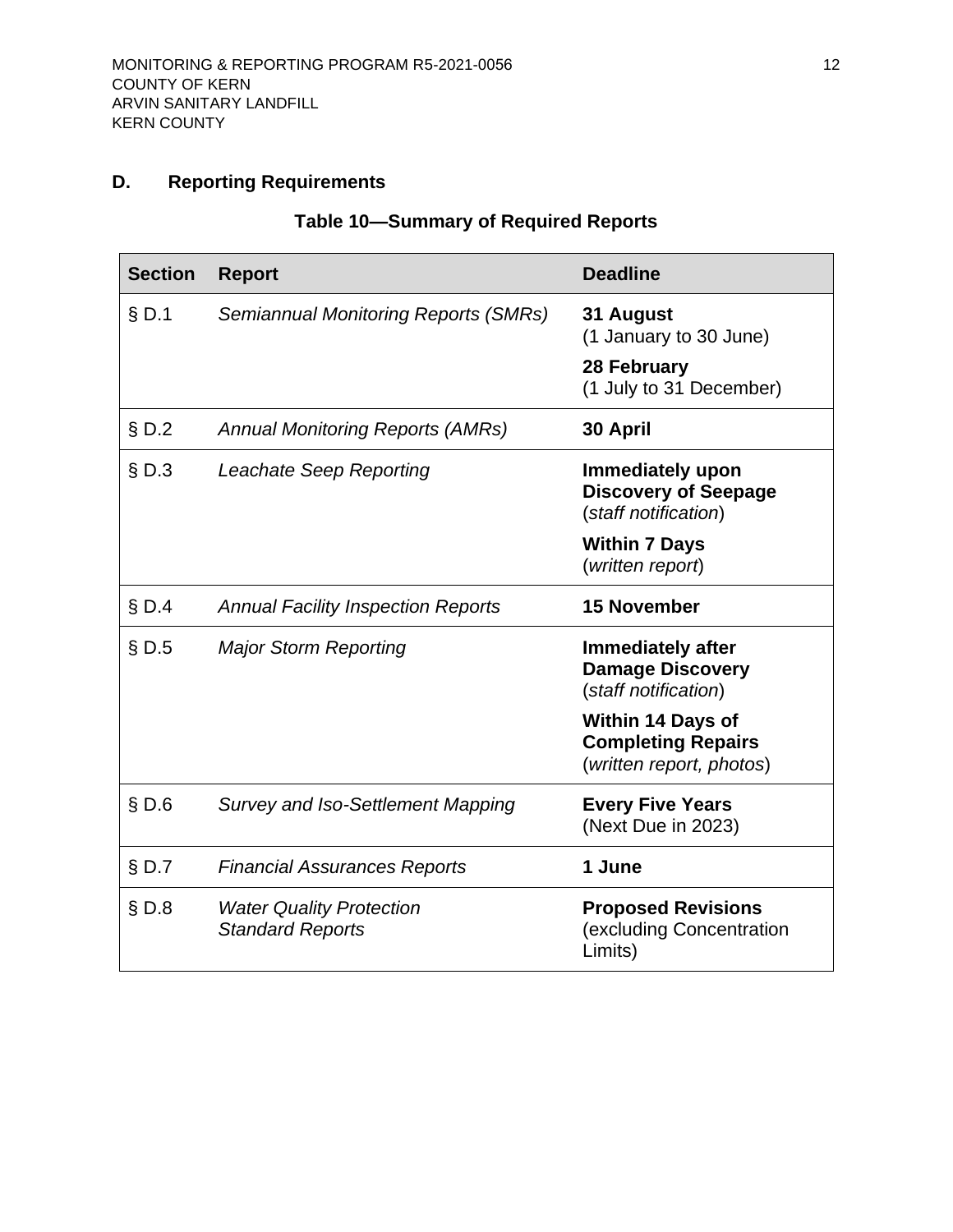- <span id="page-22-0"></span>**1. Semiannual Monitoring Reports (SMRs)**— The Discharger shall submit Semiannual Monitoring Reports (SMRs) on **31 August** (1 Jan. to 30 June) and **28 February** (1 July to 31 Dec.). SMRs shall contain the following materials and information:
	- a. A statement affirming that all sampling activities referenced in the report were conducted in accordance with the approved SCAP (see  $\S$  [A.4\)](#page-10-5).
	- b. Map(s)/aerial photograph(s) depicting locations of all observation stations, monitoring points referenced in the report.
	- c. In tabulated format, all monitoring data required to be reported on a semiannual basis, including Groundwater Conditions and Monitoring Parameters. (See Section [D.9.b](#page-26-2) for additional requirements.)
	- d. For each groundwater monitoring point referenced in the SMR:
		- i. The times each water level measurement was taken;
		- ii. The type of pump or other device used to purge and elevate pump intake level relative to screening interval;
		- iii. The purging methods used to stabilize water in the well bore before sampling (including pumping rate);
		- iv. The equipment and methods used for monitoring pH, temperature and electrical conductivity (EC) during purging activity, and the results of such monitoring;
		- v. Methods for disposing of purged water; and
		- vi. The type of device used for sampling, if different than the one used for purging.
	- e. Evaluation of concentrations for all Constituent Parameters and Five-Year COCs (when analyzed), comparison to current Concentration Limits, and results of any Retesting Procedures per Section [B.4.h.](#page-17-0)
	- f. In the event of a verified exceedance of Concentration Limit(s), any actions taken per Section J of the SPRRs (*Response to Release*)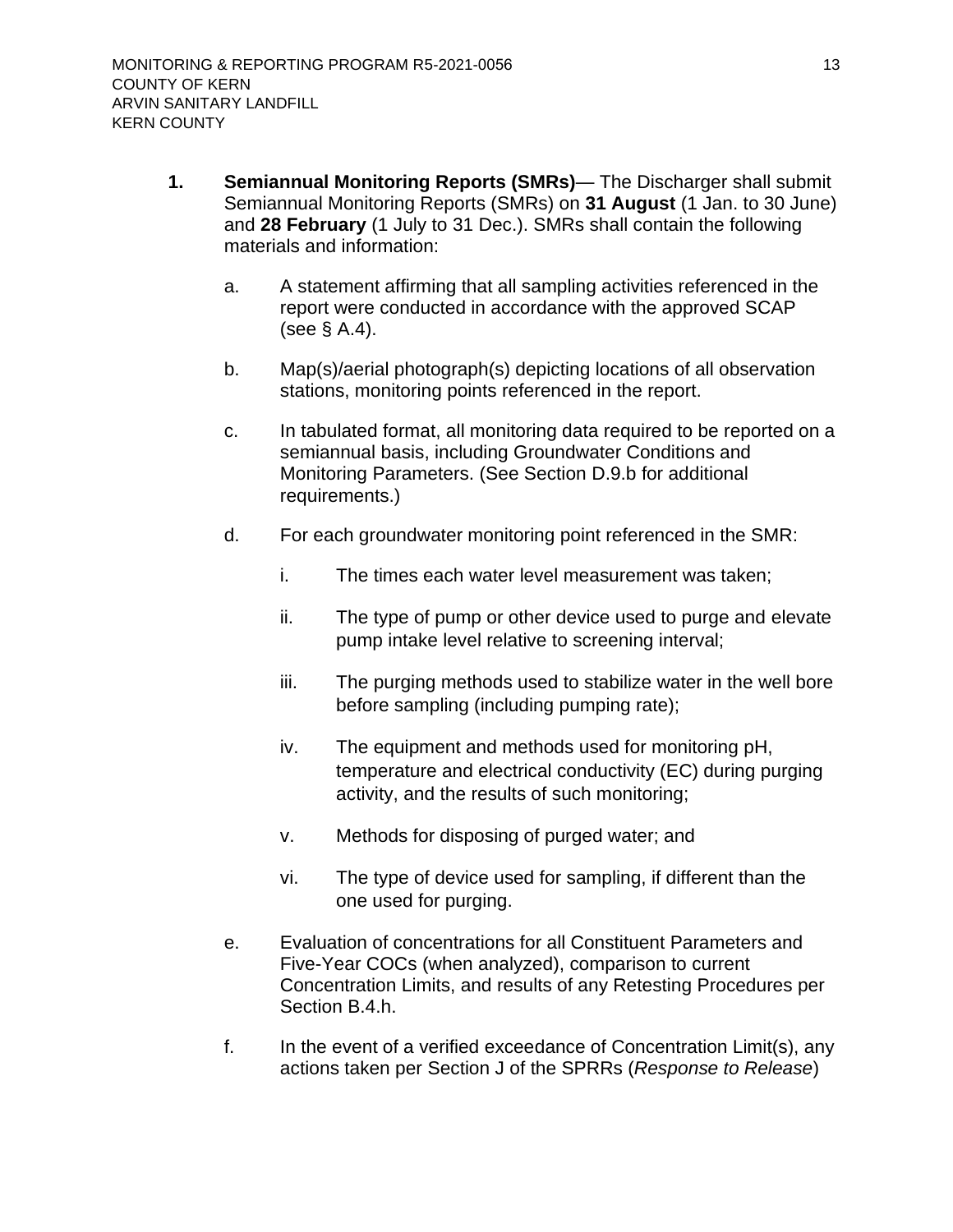for wells and/or constituents not already specifically addressed in Corrective Action Monitoring under this MRP.

- g. Evaluation as to effectiveness of existing leachate monitoring and control facilities, and runoff/run-on control facilities.
- h. Summaries of all Regular Visual Inspections conducted per Section [C.2](#page-19-0) during the reporting period.
- i. For closed landfills, summaries of inspections, leak searches and final cover repairs conducted in accordance with an approved Post-Closure Maintenance Plan per Standard Provisions G.26-29 (*Standard Closure and Post-Closure Maintenance Specifications*).
- j. Laboratory statements of results of all analyses evaluating compliance with the WDRs.
- <span id="page-23-0"></span>**2. Annual Monitoring Reports (AMRs)**—On **30 April** of each year, 4 the Discharger shall submit an Annual Monitoring Report (AMR) containing following materials and information:
	- a. In tabulated format, all monitoring data for which annual reporting is required under this MRP. (See Section [D.9.b](#page-26-2) for additional requirements for monitoring reports.)
	- b. Graphs of historical trends for all Monitoring Parameters and Five-Year COCs (if such analyses were performed) with respect to each monitoring point over the five prior calendar years.<sup>5</sup>
	- c. An evaluation of Monitoring Parameters with regard to the cation/anion balance, and graphical presentation of same in a Stiff diagram, Piper graph or Schoeller plot.

<sup>&</sup>lt;sup>4</sup> The Annual Monitoring Report may be combined with the Semiannual Monitoring Report for 1 July through 31 December of the same year, provided that the combination is clearly indicated in the title.

<sup>&</sup>lt;sup>5</sup> Each graph shall contain individual data points (not mean values) and be appropriately scaled to accurately depict statistically significant trends or variations in water quality.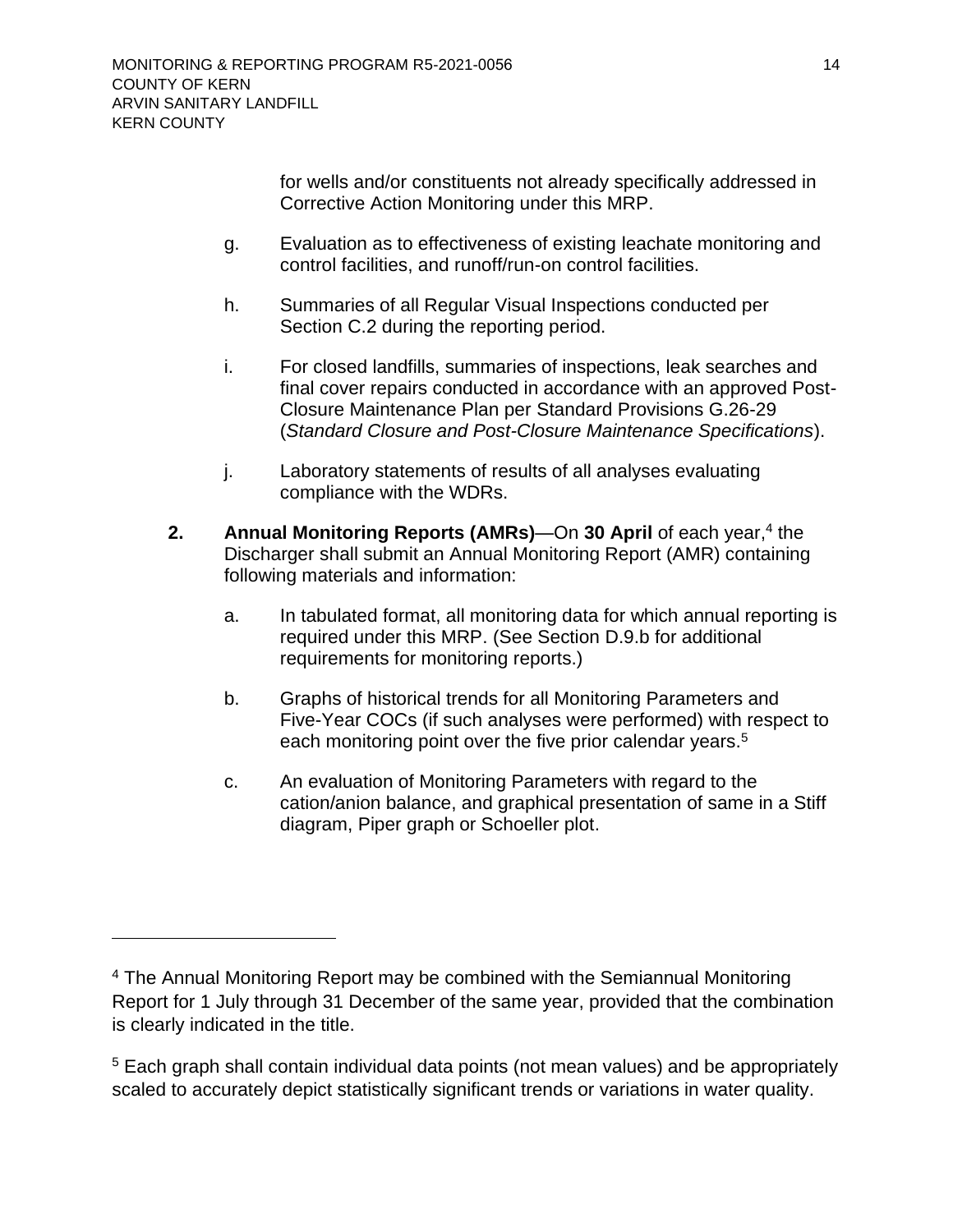- d. All historical monitoring data for which there are detectable results, including data for the previous year, shall be submitted in tabular form in a digital file.
- e. For each groundwater well, quarterly hydrographs showing the elevation of groundwater with respect to the top and bottom of the screened interval, and the elevation of the pump intake,
- f. A comprehensive discussion of the Facility's compliance record, and the result of any corrective actions taken or planned which may be needed to attain full compliance with the WDRs.
- g. A summary of the monitoring results, indicating any changes made or observed since the previous AMR.
- h. Annual updates to the Concentration Limits for all Monitoring Parameters and WQPS Monitoring Points, in accordance with Section [B.4.g](#page-16-3) of this Order.
- i. To assess the progress of ongoing Corrective Action at the Facility, the following: the total of VOCs in groundwater during each monitoring event.
- <span id="page-24-0"></span>**3. Leachate Seep Reporting**—Upon discovery of seepage from any disposal area within the Facility, the Discharger shall i**mmediately notify** the Central Valley Water Board via telephone or email; and **within seven days**, submit a written report with the following information:
	- a. Map(s) depicting the location(s) of seepage;
	- b. Estimated flow rate(s);
	- c. A description of the nature of the discharge (e.g., all pertinent observations and analyses);
	- d. Verification that samples have been submitted for analyses of the Monitoring Parameters in [Table 6](#page-18-0) (*Physical Parameters*) and [Table](#page-18-1) [7](#page-18-1) (*Constituent Parameters*), and an estimated date that the results will be submitted to the Central Valley Water Board; and
	- e. Corrective measures underway or proposed, and corresponding time schedule.
- <span id="page-24-1"></span>**4. Annual Facility Inspection Report**—By **15 November**, the Discharger shall submit a report with results of the Annual Facility Inspection per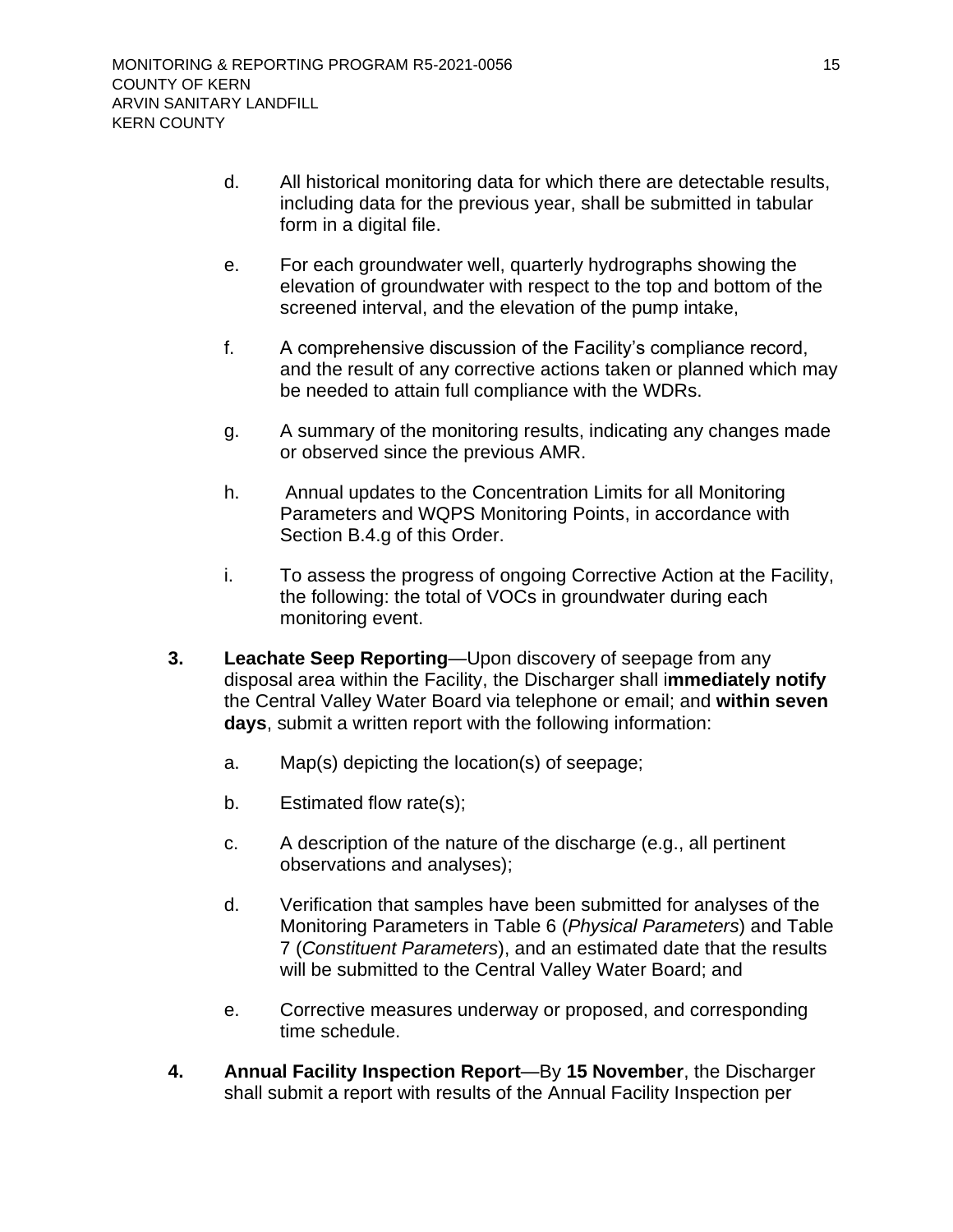**Section [C.3](#page-20-0)**. The report shall discuss any repair measures implemented, any preparations for winter, and include photographs of any problem areas and repairs.

- <span id="page-25-0"></span>**5. Major Storm Event Reports**—Immediately following each post-storm inspection described in **Section [C.4](#page-20-1)**, the Discharger shall notify Central Valley Water Board staff of any damage or significant erosion (upon discovery). Subsequent repairs shall be reported to the Central Valley Water Board (together with before and after photos of the repaired areas) **within 14 days** of completion.
- <span id="page-25-1"></span>**6. Survey and Iso-Settlement Map (Closed Landfill Units)**— The Discharger shall submit all iso settlement maps prepared in accordance with **Section [C.5](#page-20-2)**. (Title 27, § 21090, subd. (e).) The next maps are due in 2023.
- <span id="page-25-2"></span>**7. Financial Assurances Report**—By **1 June** of each year, the Discharger shall submit a copy of the annual financial assurances report due to the California Department of Resources Recycling and Recovery (CalRecycle) that updates the financial assurances for closure, post-closure maintenance, and corrective action. (See WDRs Order.)
- <span id="page-25-3"></span>8. Water Quality Protection Standard Report—Any proposed changes<sup>6</sup> to the Water Quality Protection Standard (WQPS) components (§ [B.4\)](#page-15-2), other than periodic update of the Concentration Limits (§ [B.4.g\)](#page-16-3), shall be submitted in a WQPS Report for review and approval. The report shall be certified by a "Qualified Professional" (§ [B\)](#page-11-0), and contain the following:
	- a. *Potentially Affected Waterbodies*—An identification of all distinct bodies of surface water and groundwater potentially affected by a WMU release (including, but not limited to, the uppermost aquifer and any permanent or ephemeral zones of perched groundwater underlying the Facility);

<sup>&</sup>lt;sup>6</sup> If subsequent sampling of the background monitoring point(s) indicates significant water quality changes due to either seasonal fluctuations or other reasons unrelated to onsite waste management activities, the Discharger may request modification of the WQPS.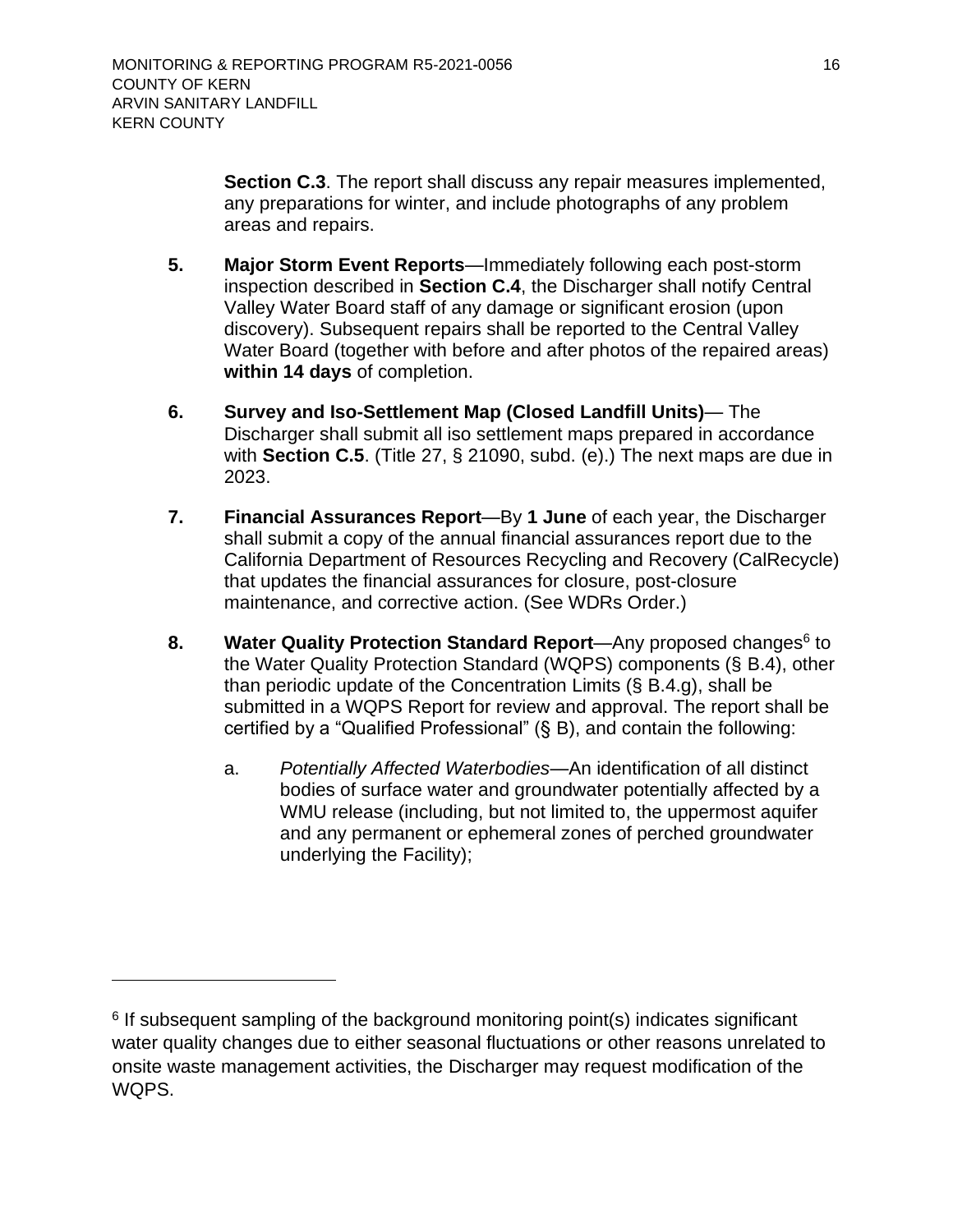- b. *Map of Monitoring Points*—A map of all groundwater, surface water<sup>7</sup> and unsaturated zone monitoring points (including all background/upgradient and Point of Compliance monitoring points);
- c. *Groundwater Movement*—An evaluation of perennial direction(s) of groundwater movement within the uppermost zone(s);
- d. *Statistical Method for Concentration Limits*—A proposed statistical method for calculating Concentration Limits for Monitoring Parameters and Five-Year COCs (see § [B.4.f\)](#page-16-2) detected in at least 10 percent of the background data (naturally-occurring constituents) using a statistical procedure from subdivisions (e)(8)(A)-(D) or (e)(8)(E) of Title 27, section 20415; and
- e. *Retesting Procedure*—A retesting procedure to confirm or deny measurably significant evidence of a release (Title 27, §§ 20415(e)(8)(E), 20420(j)(1)-(3)).

### <span id="page-26-1"></span><span id="page-26-0"></span>**9. General Reporting Provisions**

- **a. Transmittal Letters**—Each report submitted under this MRP shall be accompanied by a Transmittal Letter providing a brief overview of the enclosed report, as well as the following:
	- i. Any violations found since the last report was submitted, a description of all actions undertaken to correct the violation (referencing any previously submitted time schedules for compliance), and whether the violations were corrected; and
	- ii. A statement from the submitting party, or its authorized agent, signed under penalty of perjury, certifying that, to the best of the signer's knowledge, the contents of the enclosed report are true, accurate and complete.

### <span id="page-26-2"></span>**b. Monitoring Data and Reports**

**i. Electronic Submission via GeoTracker**—All reports with monitoring data (e.g., SMRs and AMRs) shall be submitted electronically via the State Water Board's [Geotracker](mailto:https://geotracker.waterboards.ca.gov)

 $7$  To the extent that surface water monitoring is included in the Detection Monitoring Program.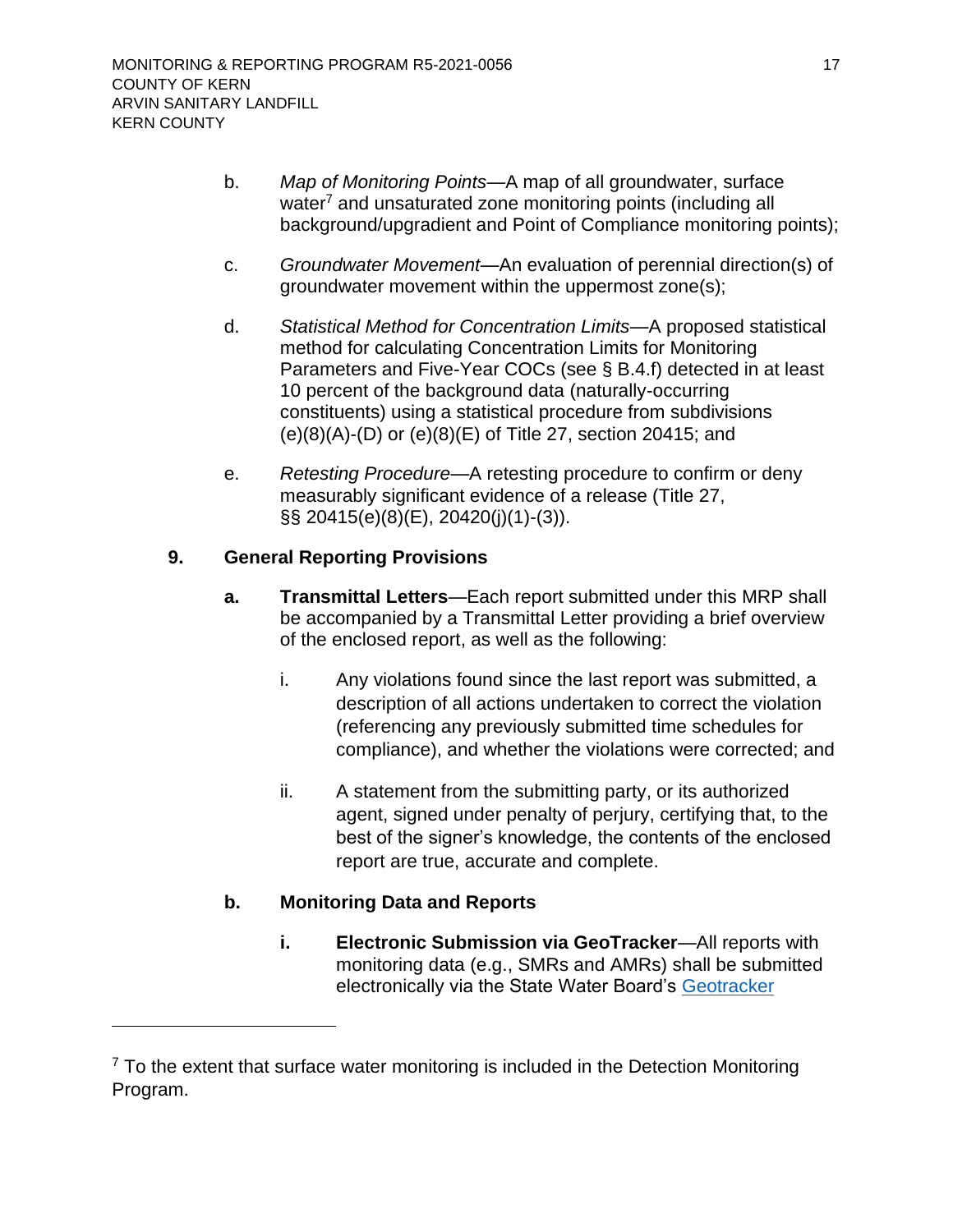[Database](mailto:https://geotracker.waterboards.ca.gov) (https://geotracker.waterboards.ca.gov). After uploading a report, the [Discharger](#page-10-6) shall notify Central Valley Water Board staff via email at

CentralValleyFresno@WaterBoards.ca.gov. The following information shall be included in the body of the email:

| Title 27 Compliance &          |
|--------------------------------|
| <b>Enforcement Unit</b>        |
| [Title of Report]              |
| L10002454014                   |
| <b>Arvin Sanitary Landfill</b> |
| <b>Kern County</b>             |
|                                |
|                                |

- **ii. Data Presentation and Formatting**—In reporting monitoring data, the [Discharger](#page-10-6) shall arrange the data in tabular form so that the date, the constituents, the concentrations, and the units are readily discernible. Additionally, data shall be summarized in a manner that clearly illustrates compliance/noncompliance with WDRs.
- **iii. Non-Detections / Reporting Limits**—Unless the reporting limits (RL) are specified in the same table, non-detections and sub-RL concentrations shall be reported as "**< [limit]**" (e.g., "< 5 µg/L").
- **iv. Units**—Absent specific justification, all monitoring data shall be reported in the units specified herein.
- <span id="page-27-0"></span>**c. Compliance with SPRRs**—All reports submitted under this MRP shall comply with applicable provisions of the SPRRs, including those in Section I (*Standard Monitoring Specifications*) and Section J (*Response to Release*).
- <span id="page-27-1"></span>**d. Additional Requirements for Monitoring Reports**—Every monitoring report submitted under this MRP (e.g., SMRs [§ [D.1\]](#page-22-0), AMRs [§ [D.2\]](#page-23-0)) shall include a discussion of relevant field and laboratory tests, and the results of all monitoring conducted at the site shall be reported to the Central Valley Water Board in accordance with the reporting schedule above for the calendar period in which samples were taken or observations made.
- <span id="page-27-2"></span>**E. Record Retention Requirements**— The Discharger shall maintain permanent records of all monitoring information, including without limitation: calibration and maintenance records; original strip chart recordings of continuous monitoring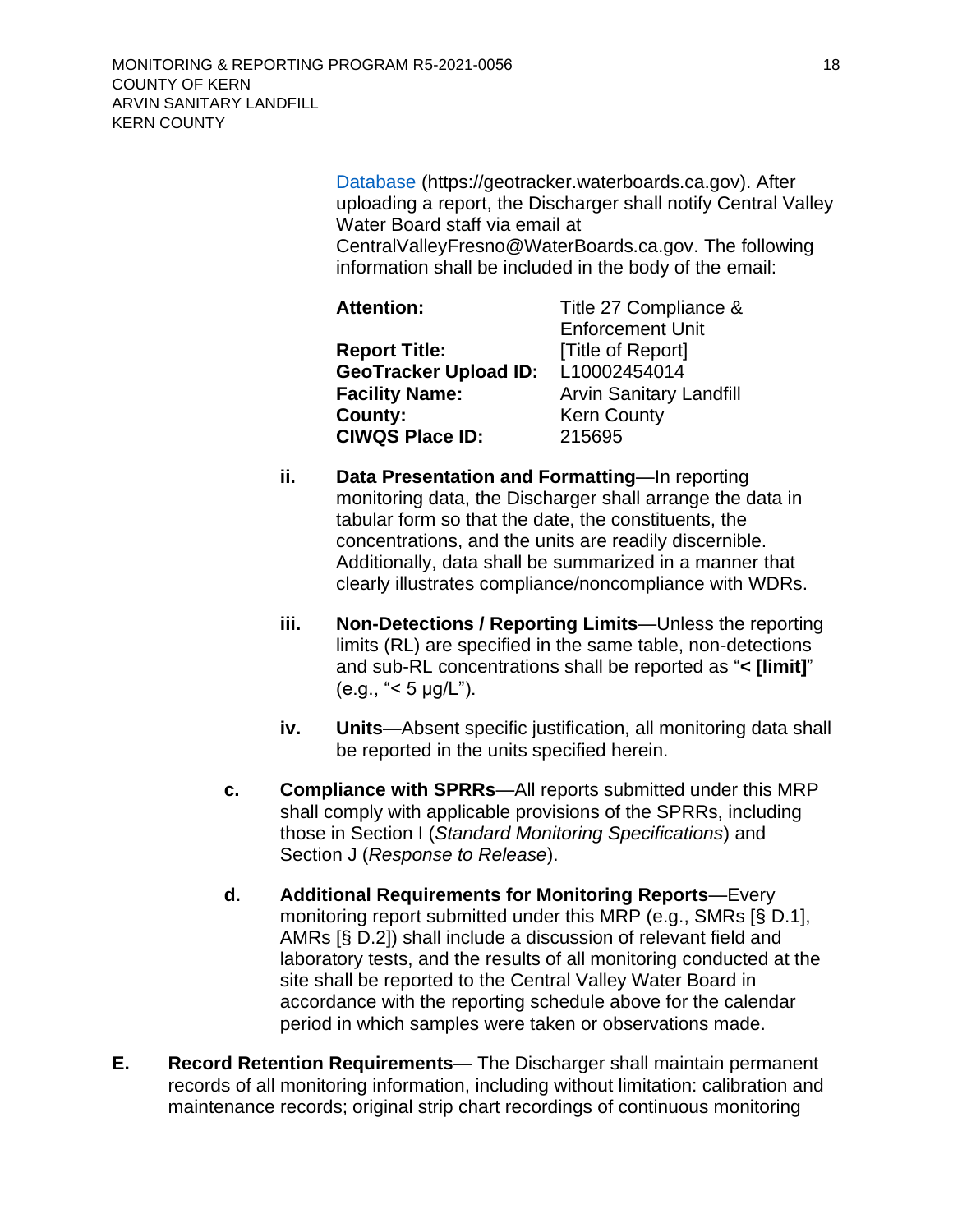instrumentation; copies of all reports required by this MRP; and records of all data used to complete the application for WDRs. Such records shall be legible, and show the following for each sample:

- 1. Sample identification and the monitoring point or background monitoring point from which it was taken, along with the identity of the individual who obtained the sample;
- 2. Date, time and manner of sampling;
- 3. Date and time that analyses were started and completed, and the name of the personnel and laboratory performing each analysis;
- 4. A complete list of procedures used (including method of preserving the sample, and the identity and volumes of reagents used);
- 5. A calculation of results; and
- 6. The results of all analyses, as well as the MDL and PQL for each analysis (all peaks shall be reported).

### **LIST OF ATTACHMENTS**

Attachment A—Volatile Organic Compounds, Short-List

Attachment B—Dissolved Inorganics (Five-Year COCs)

Attachment C—Volatile Organic Compounds, Extended List (Five-Year COCs)

Attachment D—Semi-Volatile Organic Compounds (Five-Year COCs)

Attachment E—Chlorophenoxy Herbicides (Five-Year COCs)

Attachment F—OrganoPhosphorous Compounds (Five-Year COCs)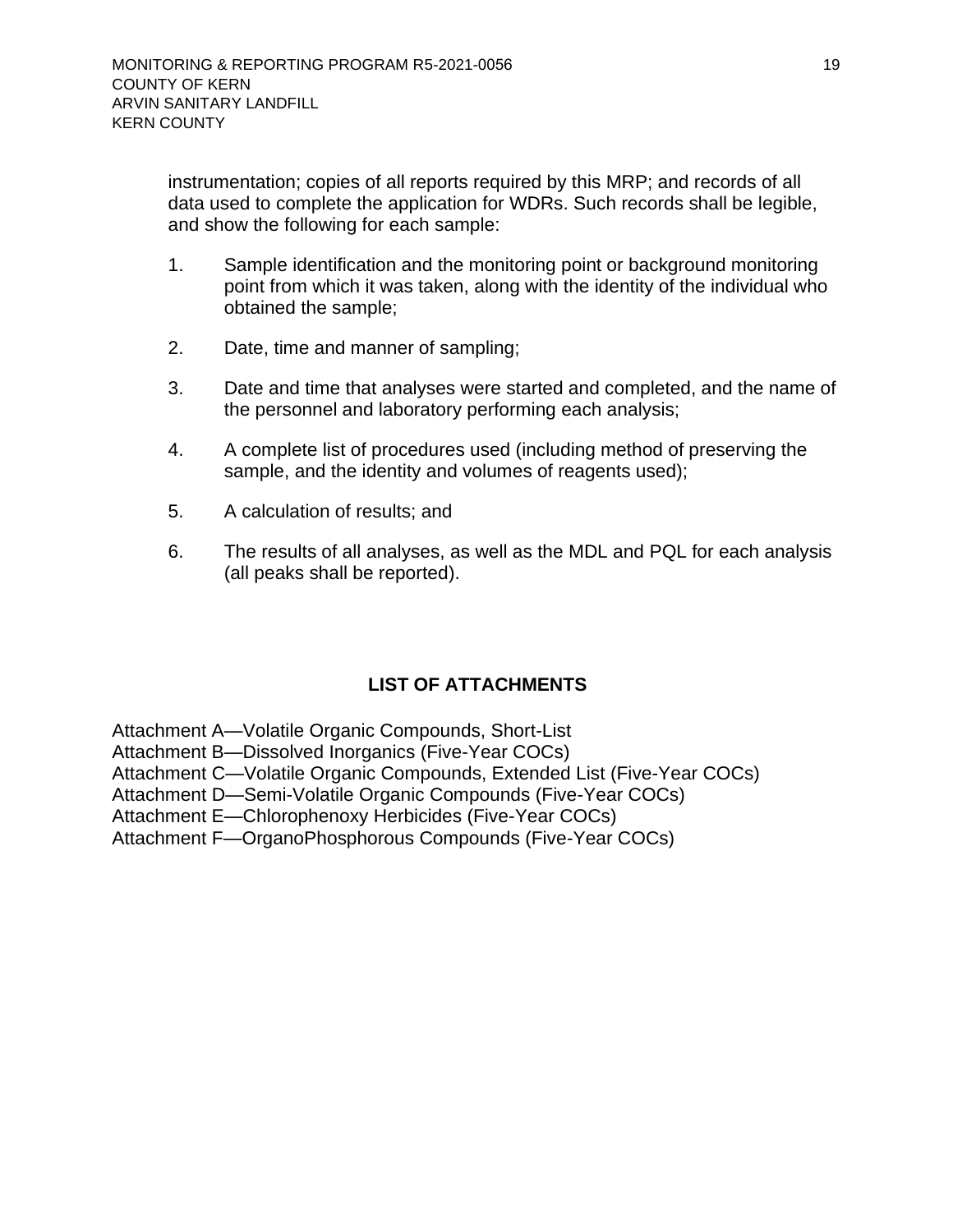#### **ENFORCEMENT**

If, in the opinion of the Executive Officer, the [Discharger](#page-10-6) fail to comply with the provisions of this Order, the Executive Officer may refer this matter to the Attorney General for judicial enforcement, may issue a complaint for administrative civil liability, or may take other enforcement actions. Failure to comply with this Order may result in the assessment of Administrative Civil Liability of up to \$10,000 per violation, per day, depending on the violation, pursuant to the Water Code, including sections 13268, 13350 and 13385. The Central Valley Water Board reserves its right to take any enforcement actions authorized by law.

#### **ADMINISTRATIVE REVIEW**

Any person aggrieved by this Central Valley Water Board action may petition the State Water Board for review in accordance with Water Code section 13320 and California Code of Regulations, title 23, section 2050 et seq. To be timely, the petition must be received by the State Water Board by 5:00 pm on the 30th day after the date of this Order; if the 30th day falls on a Saturday, Sunday or state holiday, the petition must be received by the State Water Board by 5:00 pm on the next business day. The law and regulations applicable to filing petitions are available on the [State Water Board website](http://www.waterboards.ca.gov/public_notices/petitions/water_quality) (http://www.waterboards.ca.gov/public\_notices/petitions/water\_quality). Copies will also be provided upon request.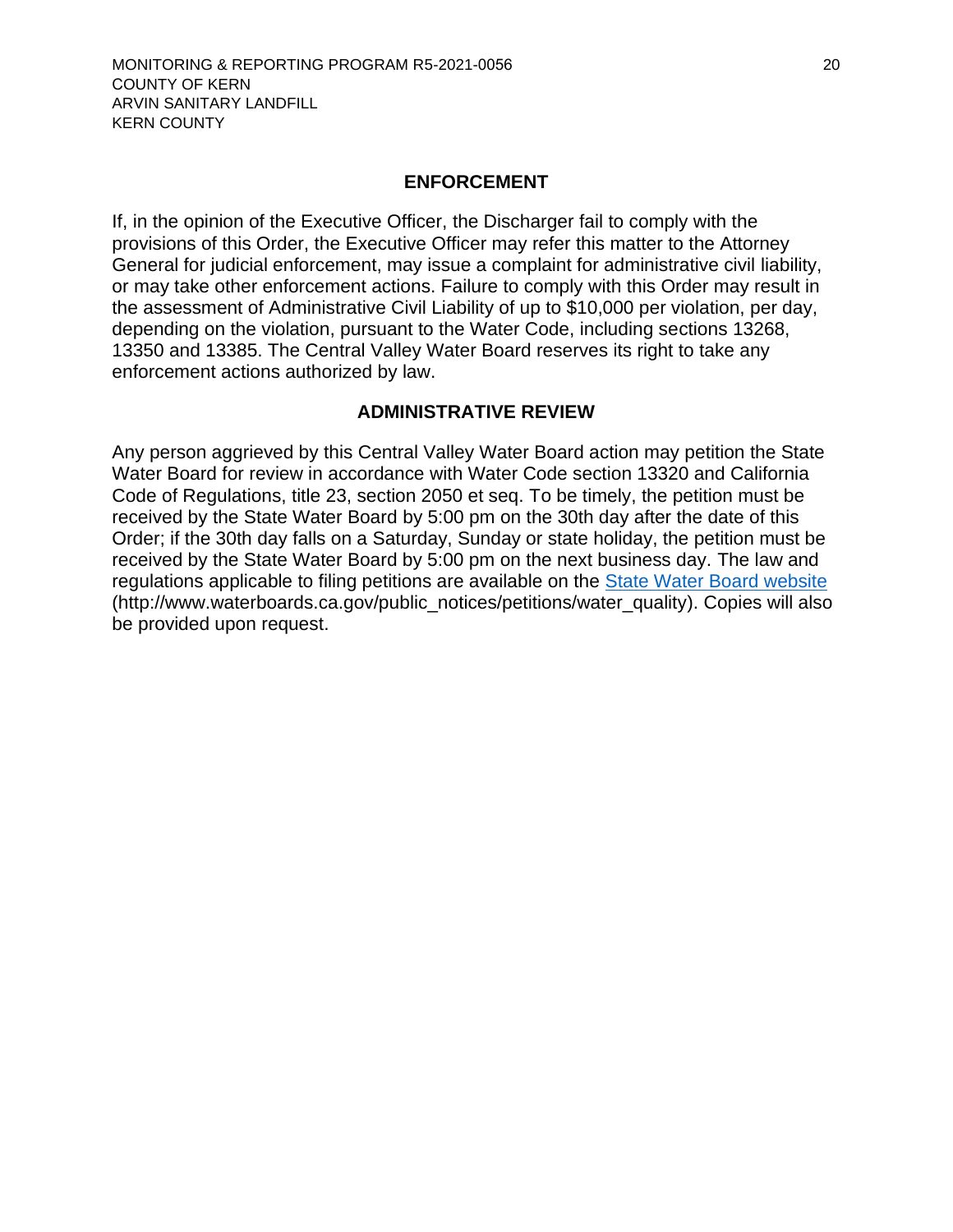### <span id="page-30-0"></span>**ATTACHMENT A—VOLATILE ORGANIC COMPOUNDS, SHORT-LIST**

### **USEPA Method 8260B**

| 1,1 Dichloroethylene (1,1 Dichloroethene; Vinylidene chloride) DCE11 |  |
|----------------------------------------------------------------------|--|
|                                                                      |  |
|                                                                      |  |
|                                                                      |  |
|                                                                      |  |
|                                                                      |  |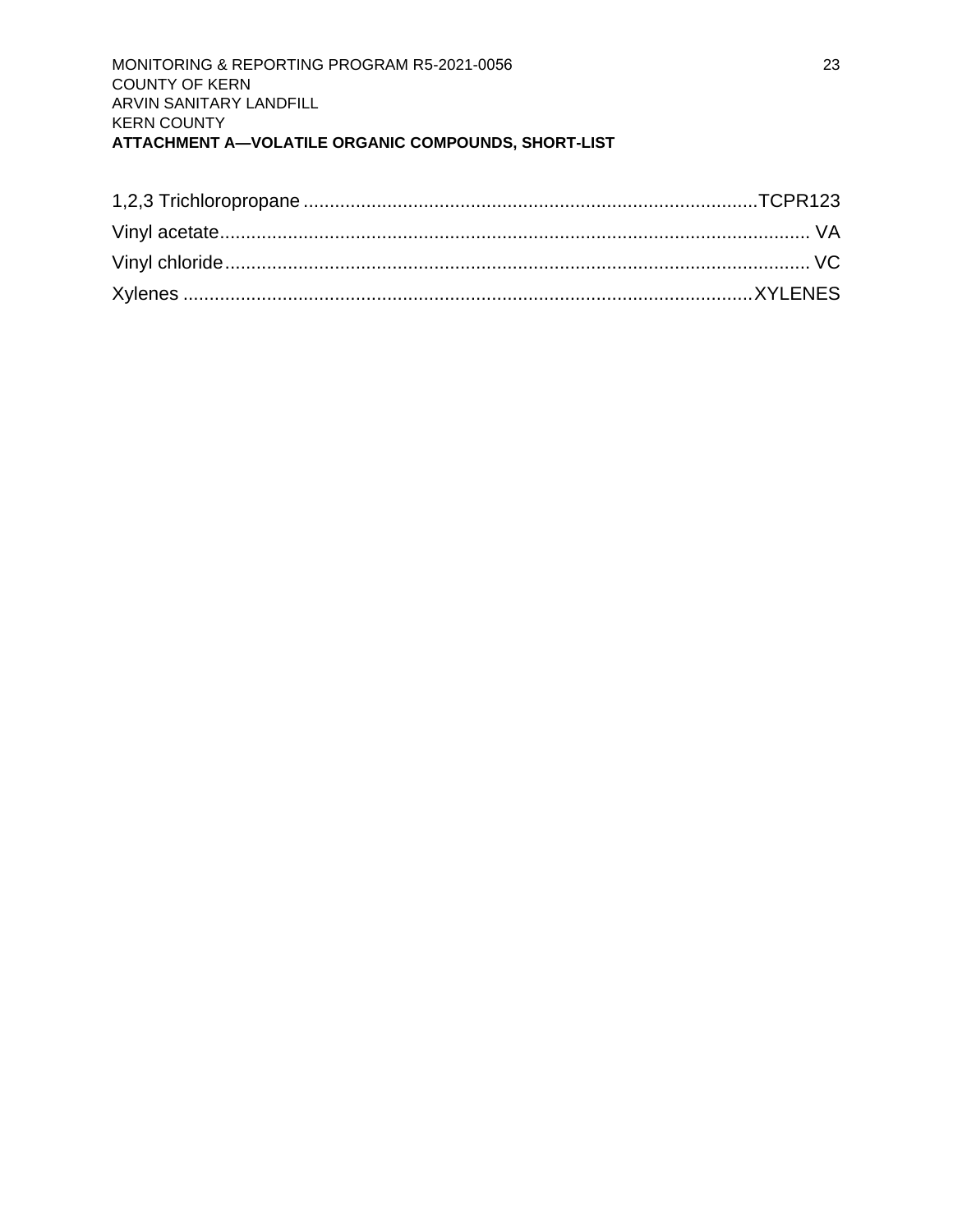# **ATTACHMENT B—DISSOLVED INORGANICS (FIVE-YEAR COCS)**

<span id="page-33-0"></span>

| <b>Constituent /</b>  |                       |
|-----------------------|-----------------------|
| Aluminum,             | Zinc,                 |
| USEPA Method 6010 AL  | USEPA Method 6010  ZN |
| Antimony,             | Iron,                 |
| USEPA Method 7041  SB | USEPA Method 6010 FE  |
| Barium,               | Manganese,            |
| USEPA Method 6010  BA | USEPA Method 6010 MN  |
| Beryllium,            | Arsenic,              |
| USEPA Method 6010  BE | USEPA Method 7062  AS |
| Cadmium,              | Lead,                 |
| USEPA Method 7131ACD  | USEPA Method 7421  PB |
| Chromium,             | Mercury,              |
| USEPA Method 6010 CR  | USEPA Method 7470AHG  |
| Cobalt,               | Nickel,               |
| USEPA Method 6010 CO  | USEPA Method 7521 NI  |
| Copper,               | Selenium,             |
| USEPA Method 6010 CU  | USEPA Method 7742  SE |
| Silver,               | Thallium,             |
| USEPA Method 6010  AG | USEPA Method 7841  TL |
| Tin,                  | Cyanide,              |
| USEPA Method 6010  SN | USEPA Method 9010CCN  |
| Vanadium,             | Sulfide,              |
|                       | USEPA Method 9030Bx S |
|                       |                       |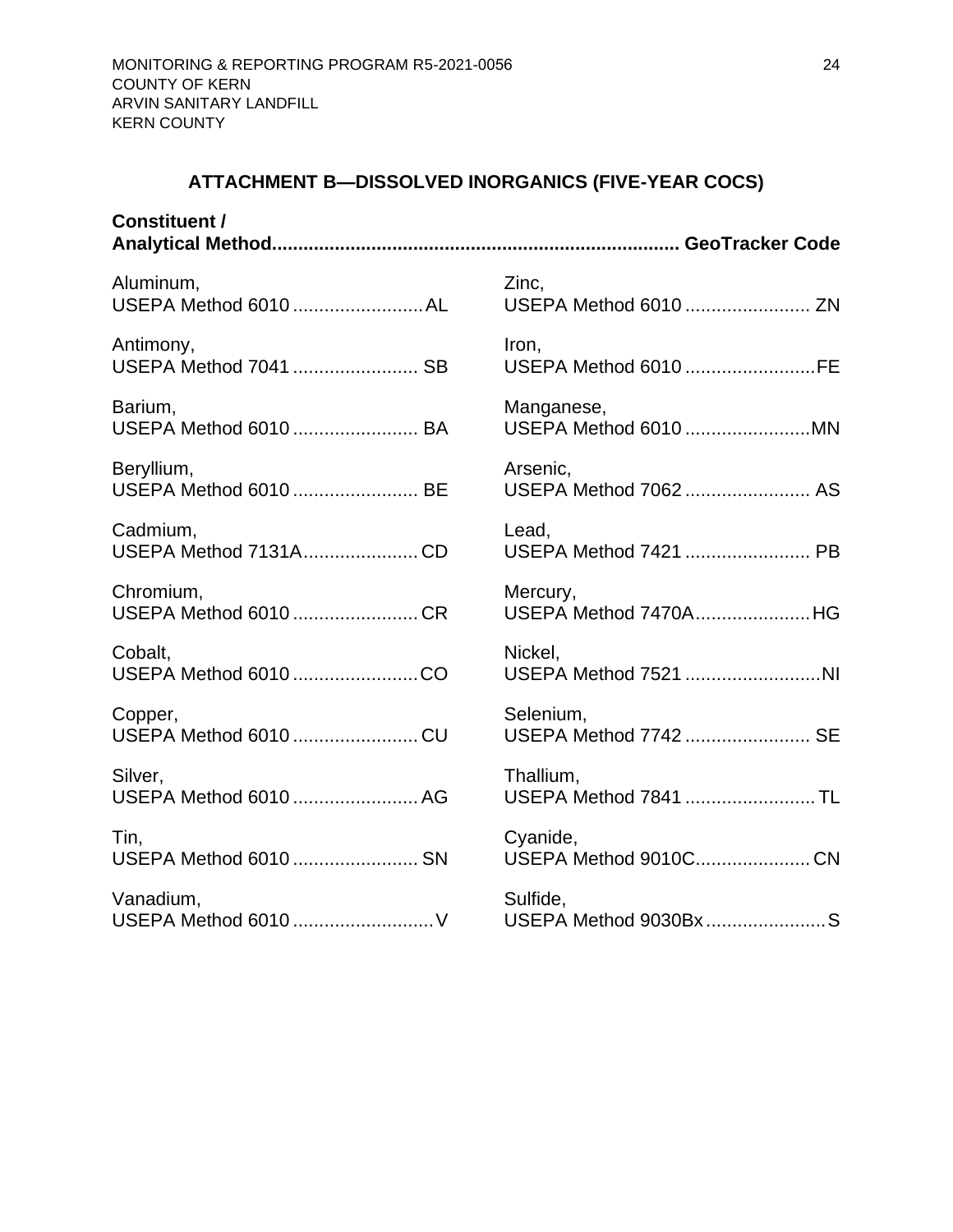### <span id="page-34-0"></span>**ATTACHMENT C—VOLATILE ORGANIC COMPOUNDS, EXTENDED LIST (FIVE-YEAR COCS)**

### **USEPA Method 8260, Extended List**

| 1,1 Dichloroethylene (1, I Dichloroethene; Vinylidene chloride) DCE11 |  |
|-----------------------------------------------------------------------|--|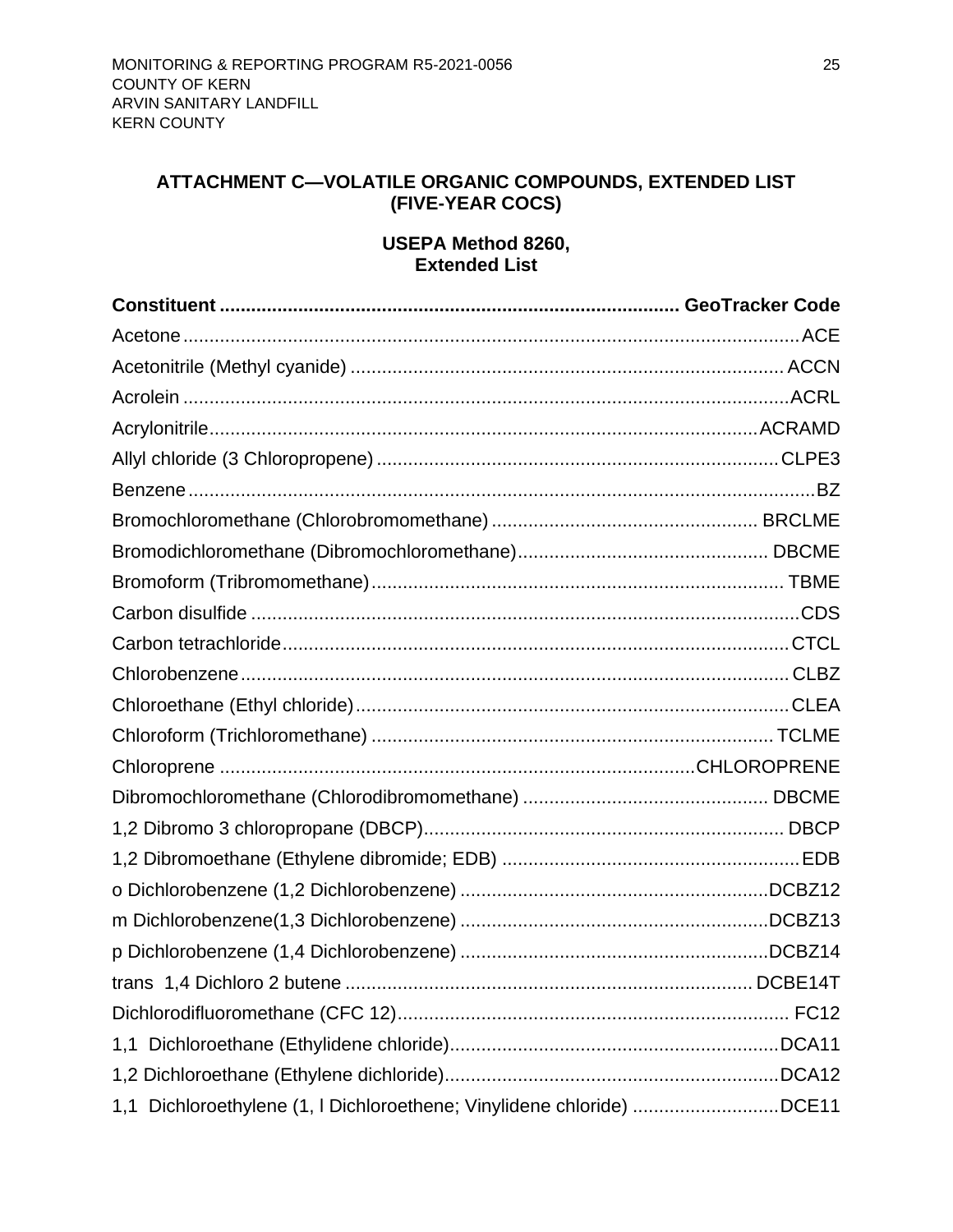| 1,1 |  |
|-----|--|
|     |  |
|     |  |
|     |  |
|     |  |
|     |  |
|     |  |
|     |  |
|     |  |
|     |  |
|     |  |
|     |  |
|     |  |
|     |  |
|     |  |
|     |  |
|     |  |
|     |  |
|     |  |
|     |  |
|     |  |
|     |  |
|     |  |
|     |  |
|     |  |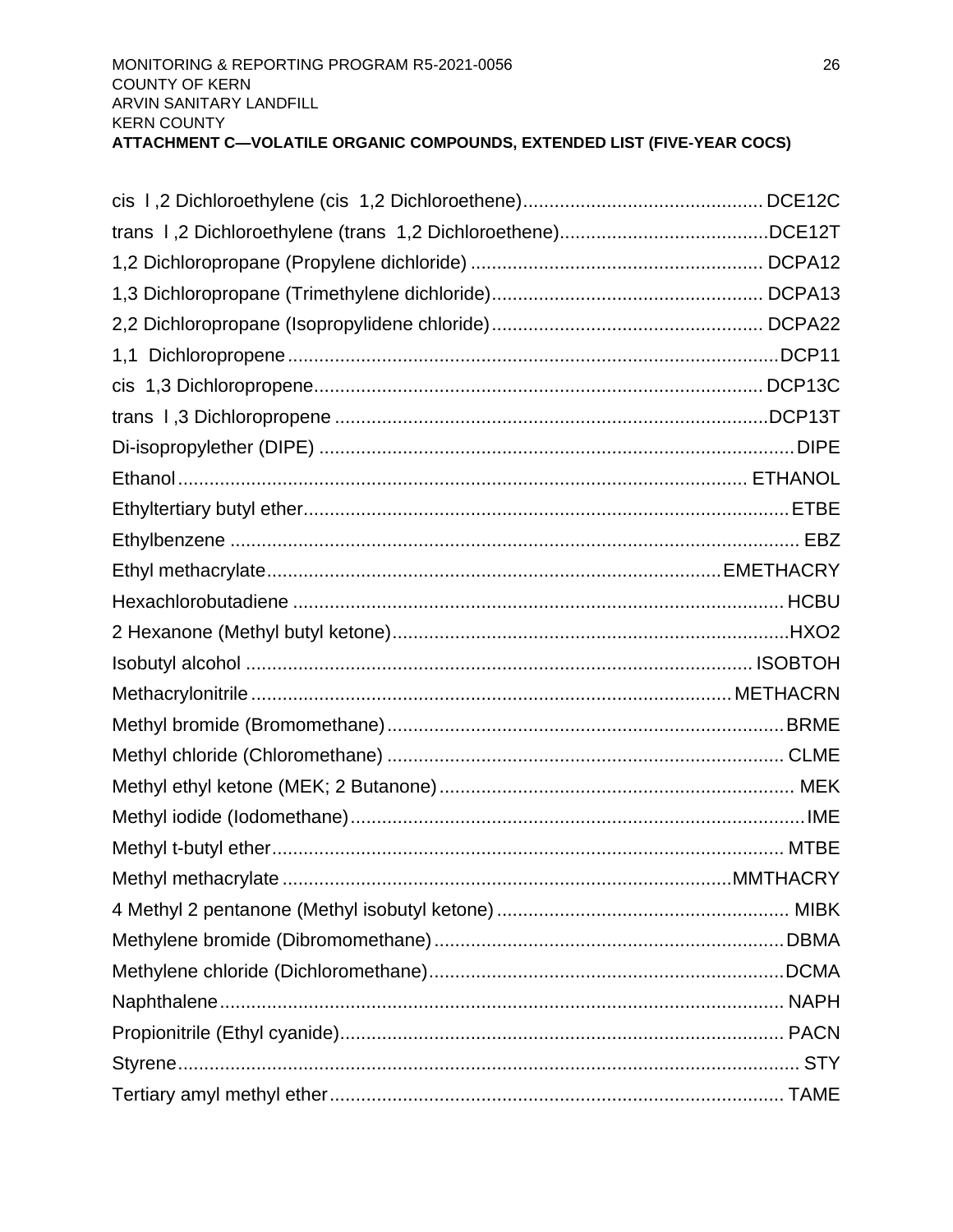| Tetrachloroethylene (Tetrachloroethene; Perchloroethylene; PCE)PCE |  |
|--------------------------------------------------------------------|--|
|                                                                    |  |
|                                                                    |  |
|                                                                    |  |
|                                                                    |  |
|                                                                    |  |
|                                                                    |  |
|                                                                    |  |
|                                                                    |  |
|                                                                    |  |
|                                                                    |  |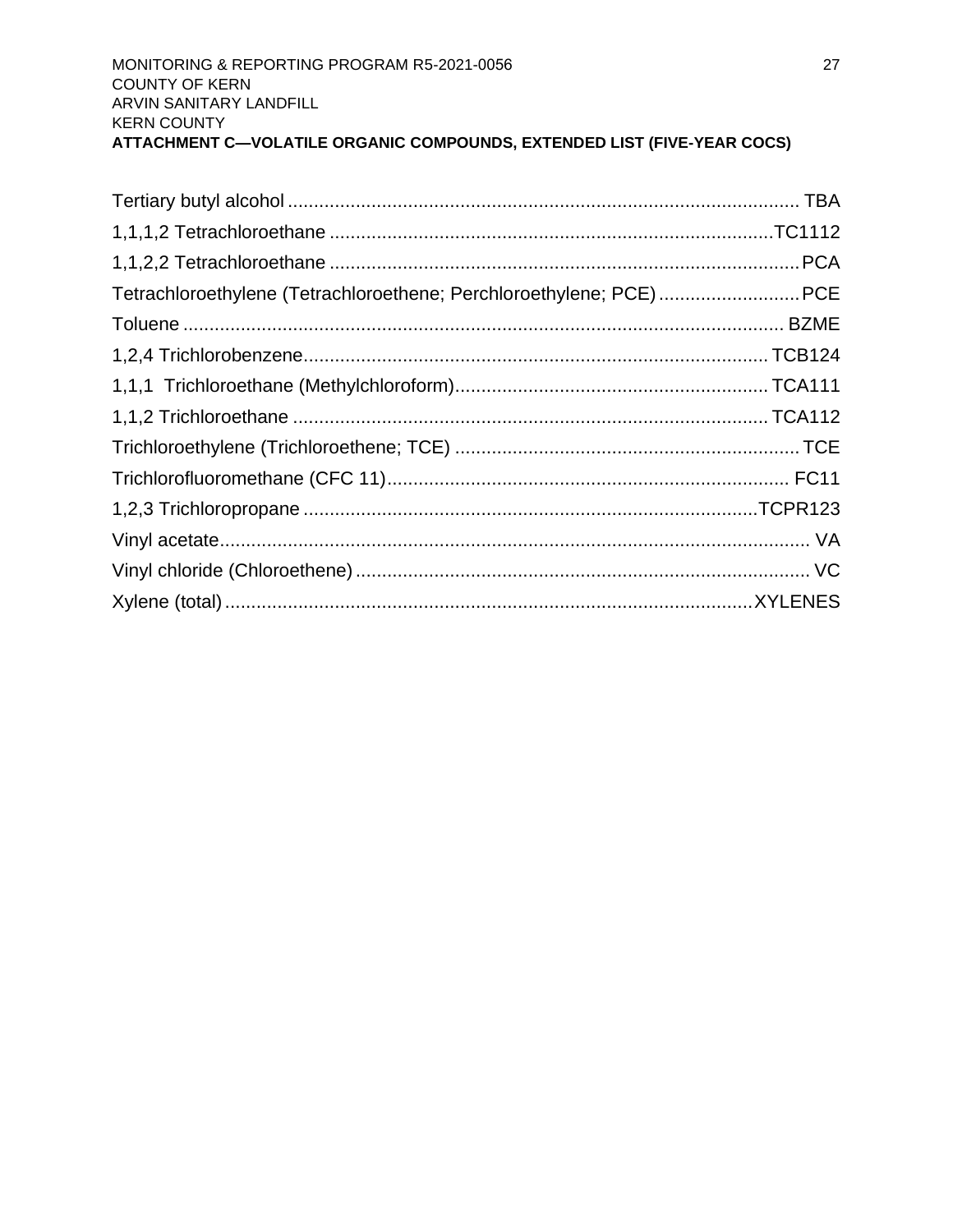### <span id="page-37-0"></span>ATTACHMENT D-SEMI-VOLATILE ORGANIC COMPOUNDS (FIVE-YEAR COCS)

### USEPA Methods 8270C or 8270D (Base, Neutral & Acid Extractables)

| Bis(2 chloro 1 methyethyl) ether (Bis(2 chloroisopropyl) ether; DCIP) BIS2CIE |  |
|-------------------------------------------------------------------------------|--|
|                                                                               |  |
|                                                                               |  |
|                                                                               |  |
|                                                                               |  |
|                                                                               |  |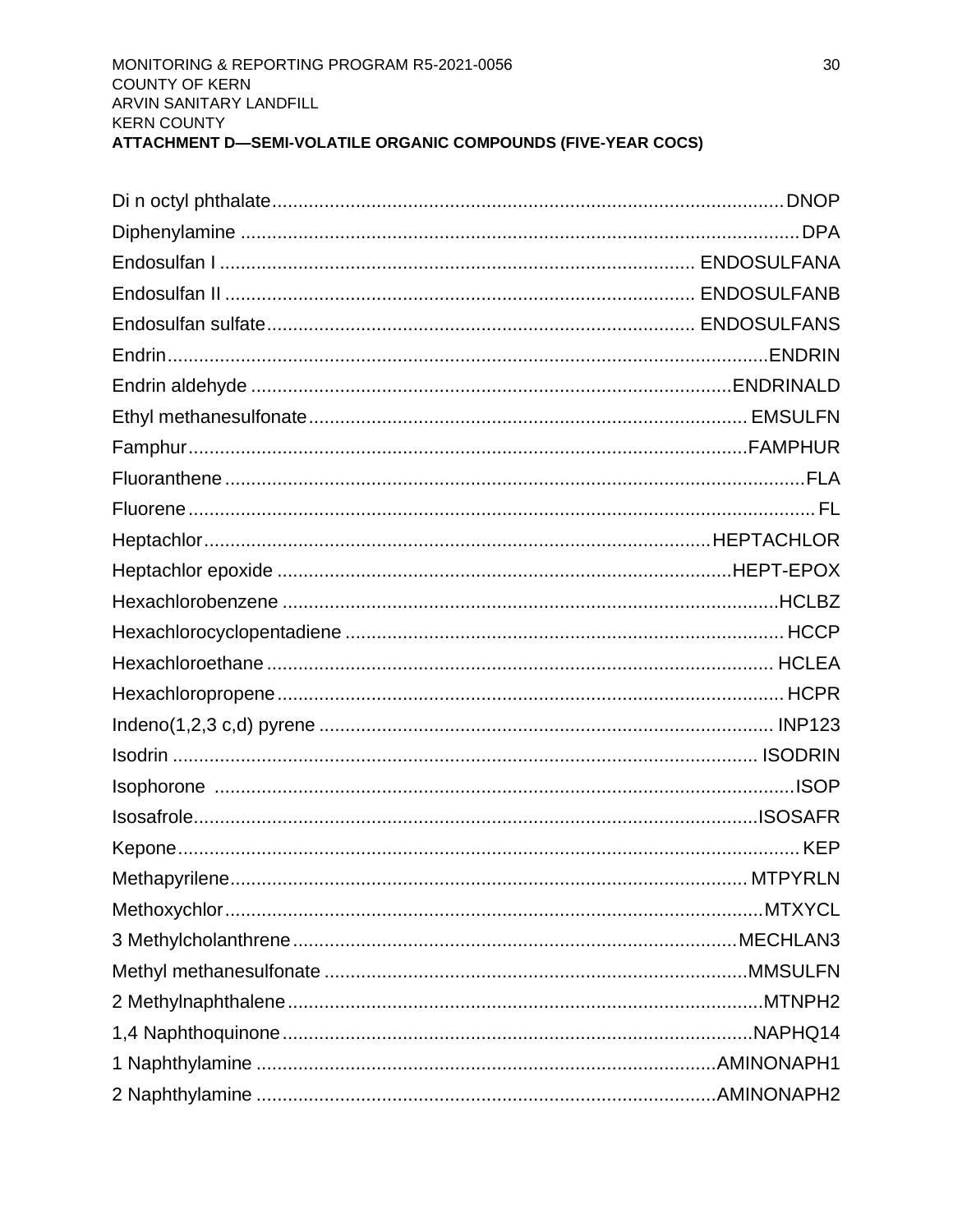| N Nitrosodipropylamine (N Nitroso N dipropylamine; Di n propylnitrosamine) NNSPR |       |
|----------------------------------------------------------------------------------|-------|
|                                                                                  |       |
|                                                                                  |       |
|                                                                                  |       |
|                                                                                  |       |
|                                                                                  |       |
|                                                                                  |       |
|                                                                                  |       |
|                                                                                  |       |
|                                                                                  |       |
|                                                                                  |       |
|                                                                                  |       |
|                                                                                  | .PCBS |
|                                                                                  |       |
|                                                                                  |       |
|                                                                                  |       |
|                                                                                  |       |
|                                                                                  |       |
|                                                                                  |       |
|                                                                                  |       |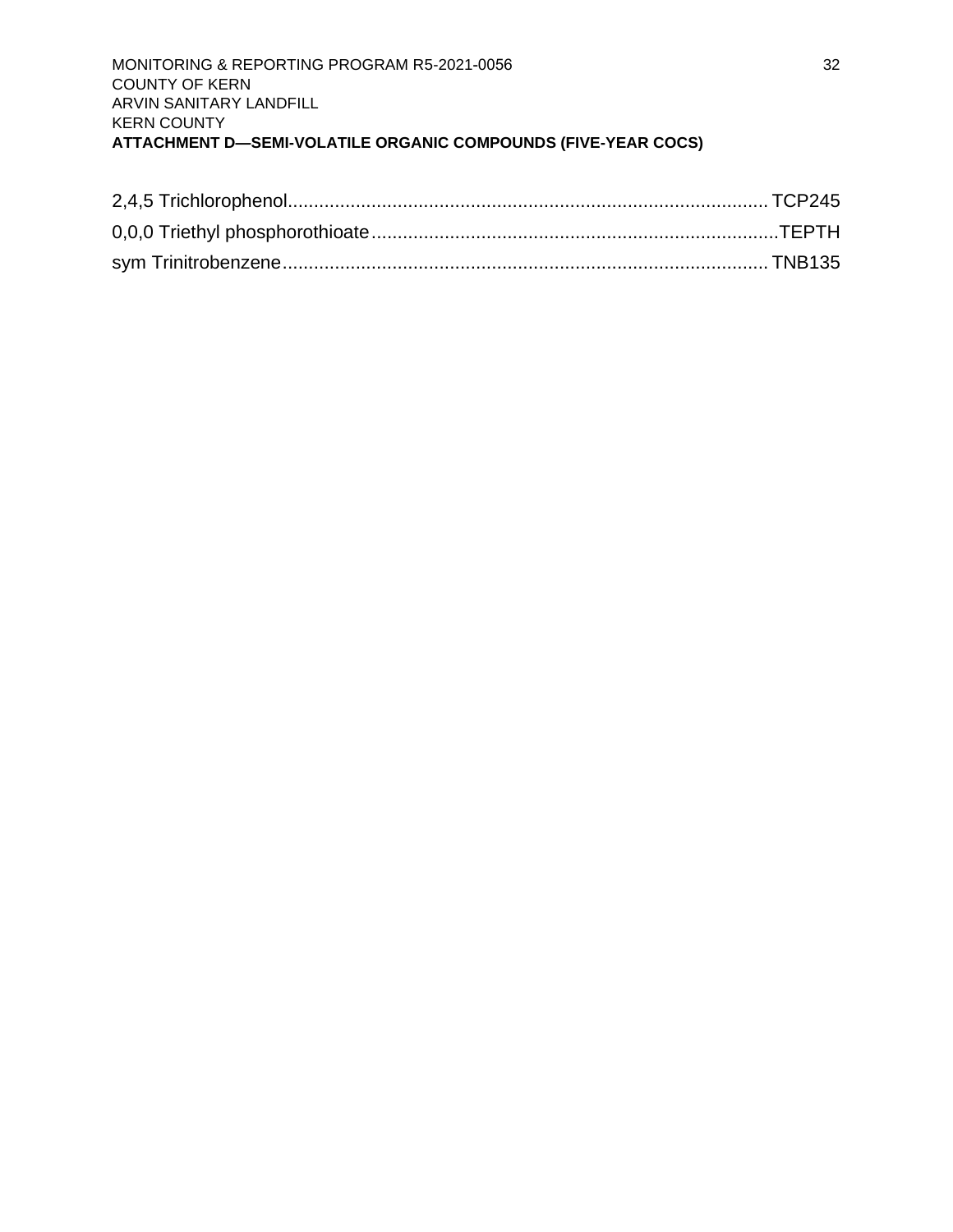# <span id="page-42-0"></span>**ATTACHMENT E—CHLOROPHENOXY HERBICIDES (FIVE-YEAR COCS)**

### **USEPA Method 8151A**